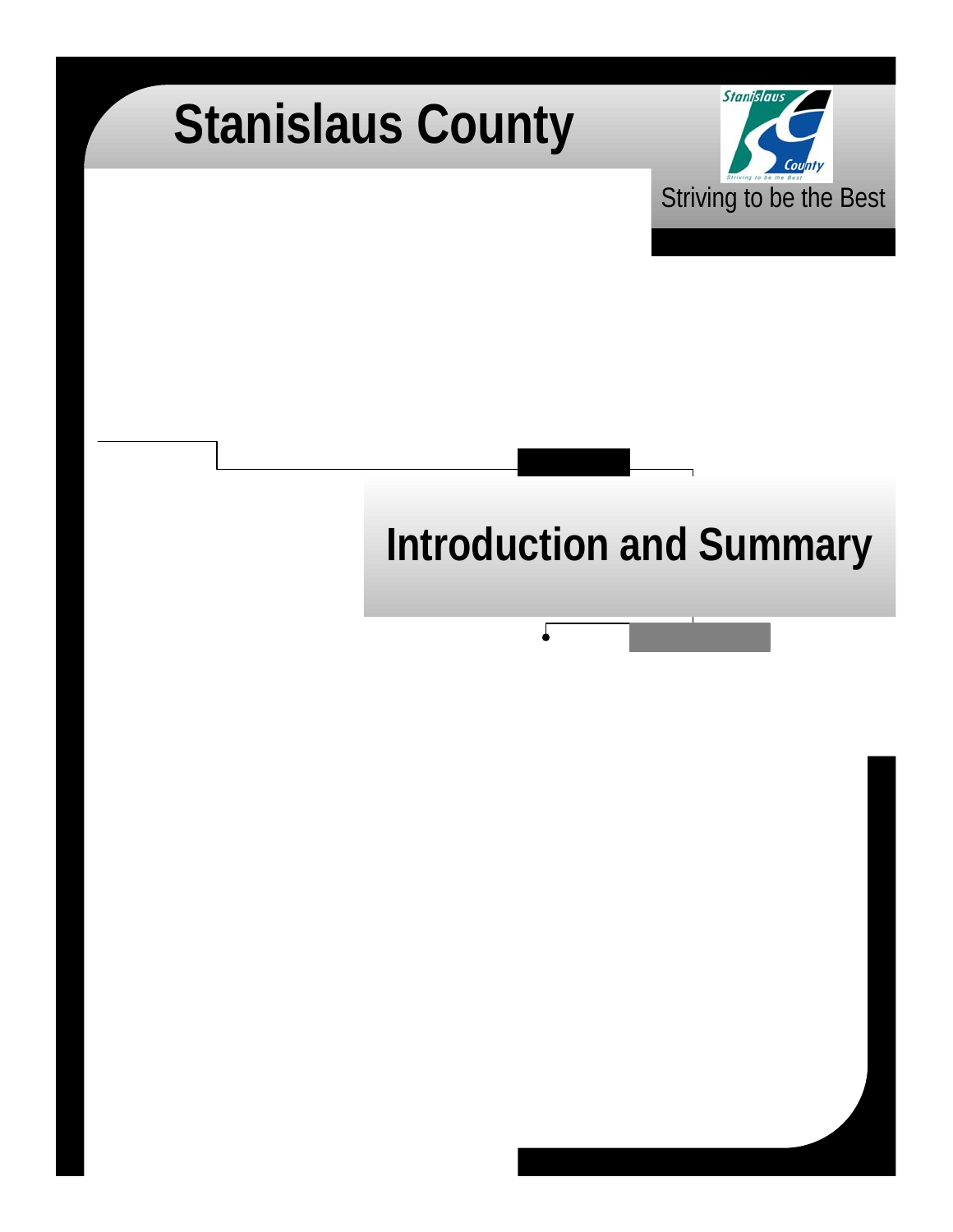### **INTRODUCTION AND SUMMARY**



The County's Proposed Capital Improvement Plan for Fiscal Year 2010-2011 is presented to the Board of Supervisors for your review and consideration. The Capital Improvement Plan (CIP) provides the Board with an excellent opportunity to review the County's capital needs, establish priorities, review schedules, identify funding sources, monitor and evaluate the progress of capital projects, and inform the public of projected capital improvements and unfunded needs. We are aware that even during these very difficult financial times, we must still address essential capital and major maintenance priorities. This has been developed to assist the Board in making difficult resource allocation decisions.

The Proposed Capital Improvement Plan provides a forecast of capital improvement needs for the County over the next twenty (20) years. The Proposed CIP is a listing of project needs that have been identified generally requiring a one-time investment of public funds for acquisition, replacement, and/or development of new equipment or facilities. State law increased the dollar amount for qualifying capital improvement projects to over \$100,000. However, to make the CIP more useful as a planning tool, County policy recognizes a threshold of \$75,000 to define a capital improvement project.

Recognizing the tenuous fiscal environment in which the County operates, it is expected that the information presented may change from year to year as the County's needs and funding sources change and evolve. One of the most difficult challenges in developing a capital plan is to fairly compare and evaluate projects that stretch across a very broad spectrum. This plan provides a wide range of information including the estimated one-time and operating costs for constructing and operating facilities, any service related costs, the location, and how it may fit into the service delivery plan of the department proposing it. This information is critical to making informed and sound decisions.

County department heads and CEO staff have collected and updated relevant information pertaining to the capital improvement needs of the County. The CIP identifies 149 capital improvement projects. Those needs total \$1,323,372,374 in total estimated project costs. Of that total, \$506,653,453 in potential funding from other sources have been identified, with \$657,187,932 being the portion of the estimated project costs that would be the responsibility of Stanislaus County. Funding sources for \$159,530,989 in project costs have not yet been identified.

The CIP includes projects that are underway or planned for the future. Unfunded projects in the CIP indicate current and future unmet needs and are included for planning purposes. While the CIP covers a 20 year planning horizon, the document will be updated annually to reflect ongoing changes as new projects are added, existing projects are modified, and completed projects are deleted from the plan.

#### **ACCOMPLISHMENTS FOR FISCAL YEAR 2009-2010**

Several noteworthy projects were completed during Fiscal Year 2009-2010 which includes some of the following:

Animal Services Facilities Plan Implementation (to be completed late in 2010); Integrated Public Safety System -- Computer Assisted Dispatch (to be completed late in 2010); Sheriff's Operations Center, Kitchen Emergency Backup Power; Honor Farm Facility Emergency Backup Power; C-IV Imaging Solution; Crows Landing Air Facility Airport Layout Plan; Fink Road Landfill Municipal Solid Waste Cell 5 Design and Construction (to be completed late in 2010); and Keyes Storm Drain Improvements-- Phase II. The Public Works Department completed a Seismic Bridge Retrofit at Shiloh Road and Tuolumne River; completed multiple improvements at the Pelandale Avenue and Sisk Road intersection near Kaiser Hospital; and completed Segment One of the Salida Boulevard Corridor.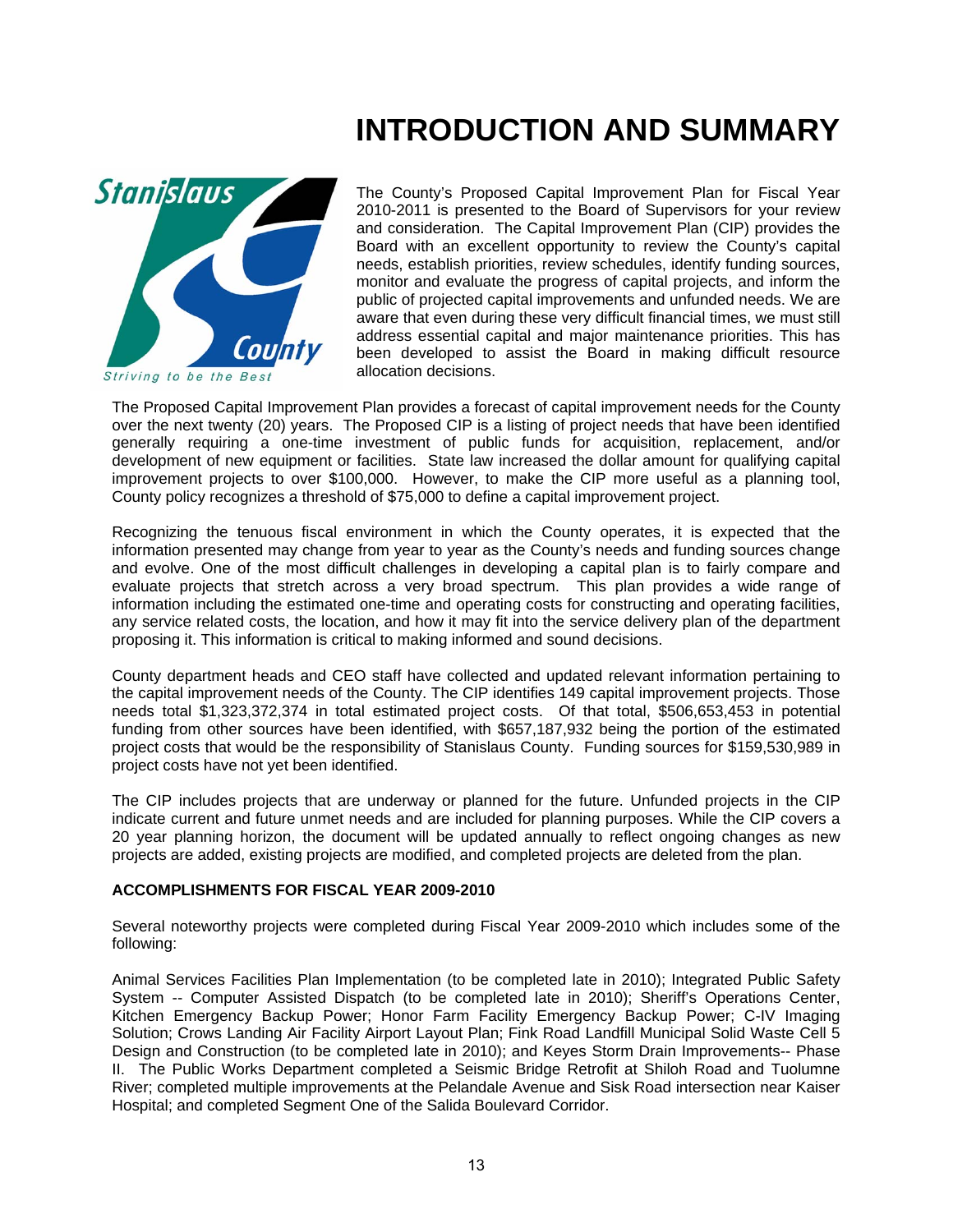#### **IMPACT ON THE OPERATING BUDGET**

An integral part of planning for a capital project is to ensure that funding is available for any additional, ongoing operating and maintenance costs that will be incurred once a project is complete. These include: additional staffing, utilities, debt service payments, and Cost Allocation Plan (CAP) charges. The CIP addresses this issue by including anticipated impacts on the County operating budget in each project narrative. The Capital Projects Team is working collaboratively and in partnership with the Budget Team in an effort to more fully capture and describe the impact of various CIP projects on the County budget. Each narrative in the Proposed Budget document contains a section entitled "Program Discussion." This portion of the budget narrative also describes these operating impacts. Improving communication and long range planning strategies between the Proposed Capital Improvement Plan and the Proposed Budget will provide a better opportunity to fully address these impacts and aid in future planning.

It is important to note that the CIP is not a budget document but rather a planning tool to be used in conjunction with the budget document. Board adoption of a Capital Improvement Plan does not provide approval or funding for individual projects in the CIP. Each defined project requires its own implementation and financing plan, environmental impact findings, and subsequent approval by the County Board of Supervisors.

#### **PROPOSED CIP PROJECTS**

The Proposed CIP for Fiscal Year 2010-2011, analyzes only those estimated project costs and funding sources for projects categorized as "A" Approved/Funded, "B" Pending Implementation, and "C" Future Project/Master Planned.

In addition to the 149 projects categorized as "A", "B", or "C", there are 72 projects that have been categorized as "D" Future Project/Pending Analysis. Projects categorized as "D" Future Project/Pending Analysis are suggested capital improvements which will require further analysis to develop the plan concept, project viability, estimated cost, funding plan and proposed implementation schedule. "D" projects are listed on a lead sheet without supplementary detail or estimated projects costs. The implementation category of all projects will be reviewed on an annual basis by the Chief Executive Office. Once a "D" project has been studied, and the project concept has been more clearly defined, it can be recategorized as an "A", "B", or "C". At that time, all supplementary project detail will be provided.

Of the 149 total requested projects, 26 projects are within the "Approved/Funded" category at a total estimated cost of \$114,613,717, 50 projects are within the "Pending Implementation" category at an estimated cost of \$178,092,340, and 73 projects are within the "Future Project/Master Planned" category and fall within a Board of Supervisors' approved master plan at an estimated cost of \$1,030,666,317.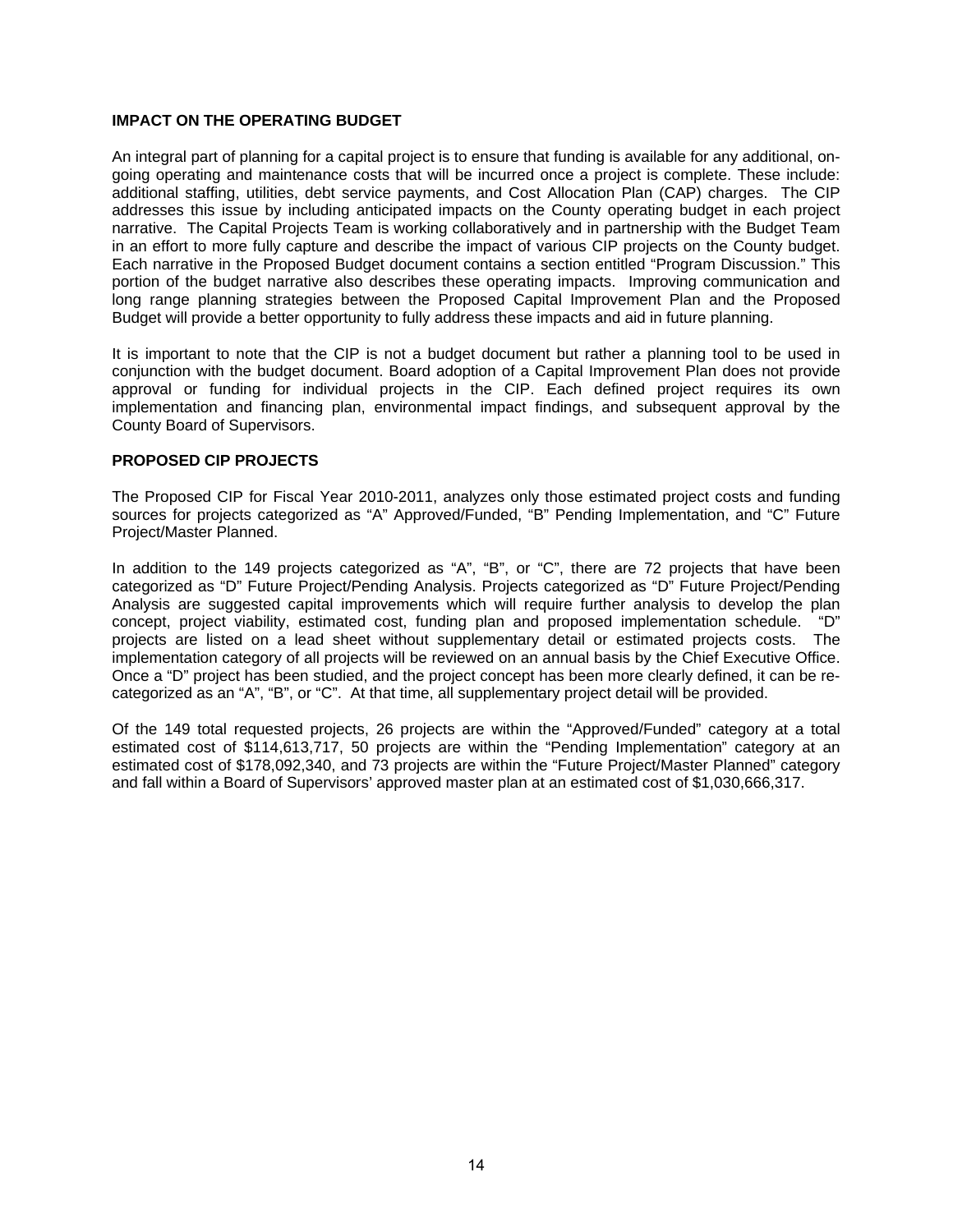

### **Comparison of Proposed CIP Projects in Fiscal Year 2010-2011 to Fiscal Year 2009-2010 By Project Implementation Category**

|                                                                 |                                                              | Adopted CIP FY 2009-2010 |                                      | Proposed CIP FY 2010-2011    |  |
|-----------------------------------------------------------------|--------------------------------------------------------------|--------------------------|--------------------------------------|------------------------------|--|
|                                                                 | <b>Est. Cost</b><br>$#$ of<br>of Projects<br><b>Projects</b> |                          | <b>Est. Cost</b><br># of<br>Projects |                              |  |
| <b>Implementation Category</b><br>"A" - Project Approved/Funded | 35                                                           | \$173,420,967            | 26                                   | of Projects<br>\$114,613,717 |  |
| "B"-Pending Implementation                                      | 46                                                           | \$166,843,593            | 50                                   | \$178,092,340                |  |
| "C"-Future Project/Master Planned                               | 68                                                           | \$1,756,686,140          | 73                                   | \$1,030,666,317              |  |
| <b>TOTAL</b>                                                    | 149                                                          | \$2,096,950,700          | 149                                  | \$1,323,372,374              |  |
|                                                                 |                                                              |                          |                                      |                              |  |
| "D"-Future Project/Pending Analysis                             | 751                                                          | [a]                      | 72                                   | [a]                          |  |

*[a] = Project cost is not estimated for projects pending further analysis.*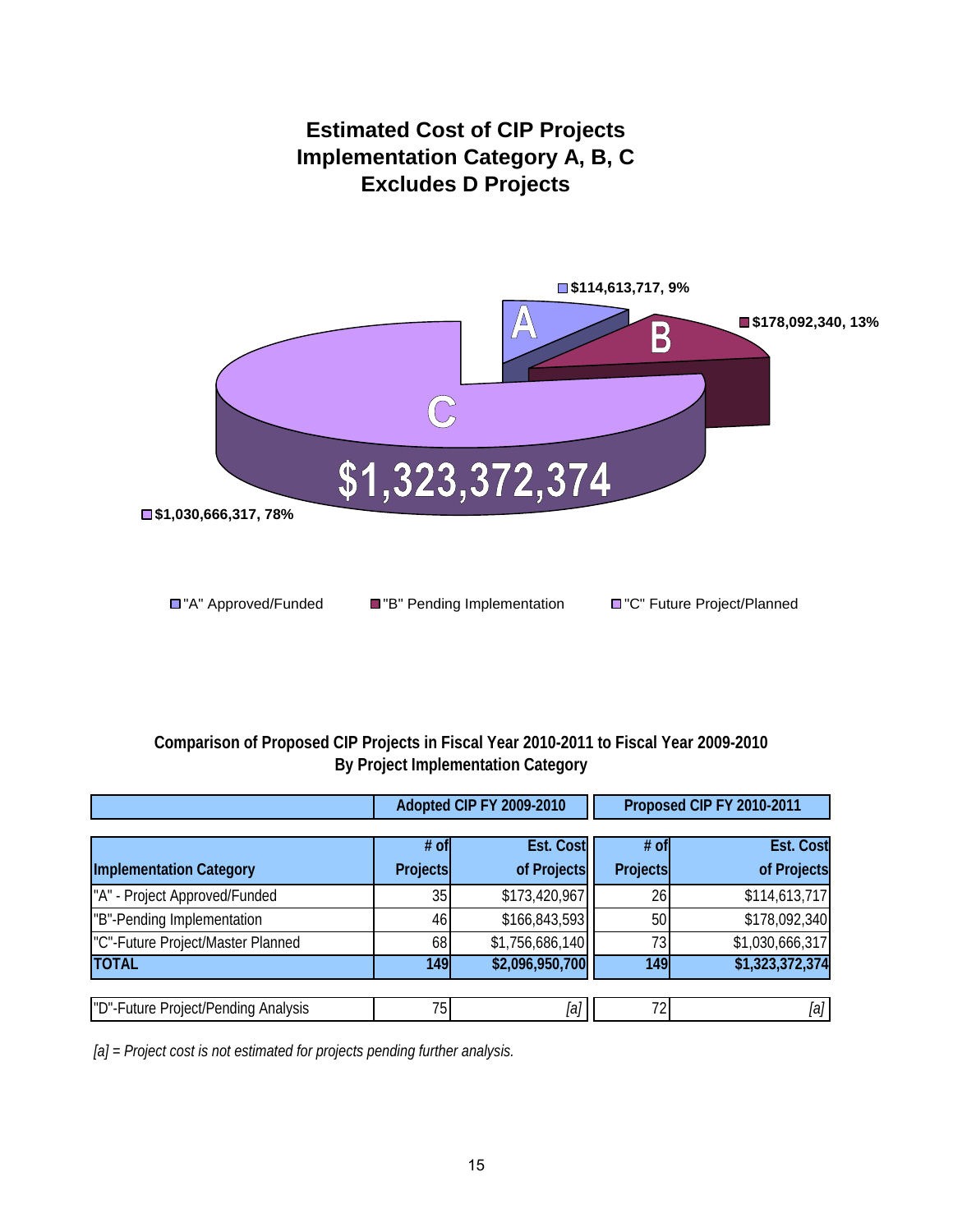#### **PROJECT COSTS BY BOARD OF SUPERVISOR PRIORITY**

The list of projects can also be reviewed in terms of the priorities established by the Board of Supervisors. Each project is assigned to a Board priority based on the "lead department." Each County department is assigned to a Board priority as reflected in the County organizational chart. Each Capital Improvement Plan project is assigned to a "lead department" that is responsible for implementation of the project.

Of the total 149 requested projects, A Safe Community has five projects at \$155,845,863, A Healthy Community has five projects at \$14,613,589, A Strong Local Economy has one project at \$2,500,000, A Strong Agricultural Economy/Heritage has no projects for this fiscal year, A Well-Planned Infrastructure System has 134 projects valued at \$1,145,462,922 and Efficient Delivery of Public Services has four projects at \$4,950,000 for a Grand Total of \$1,323,372,374.

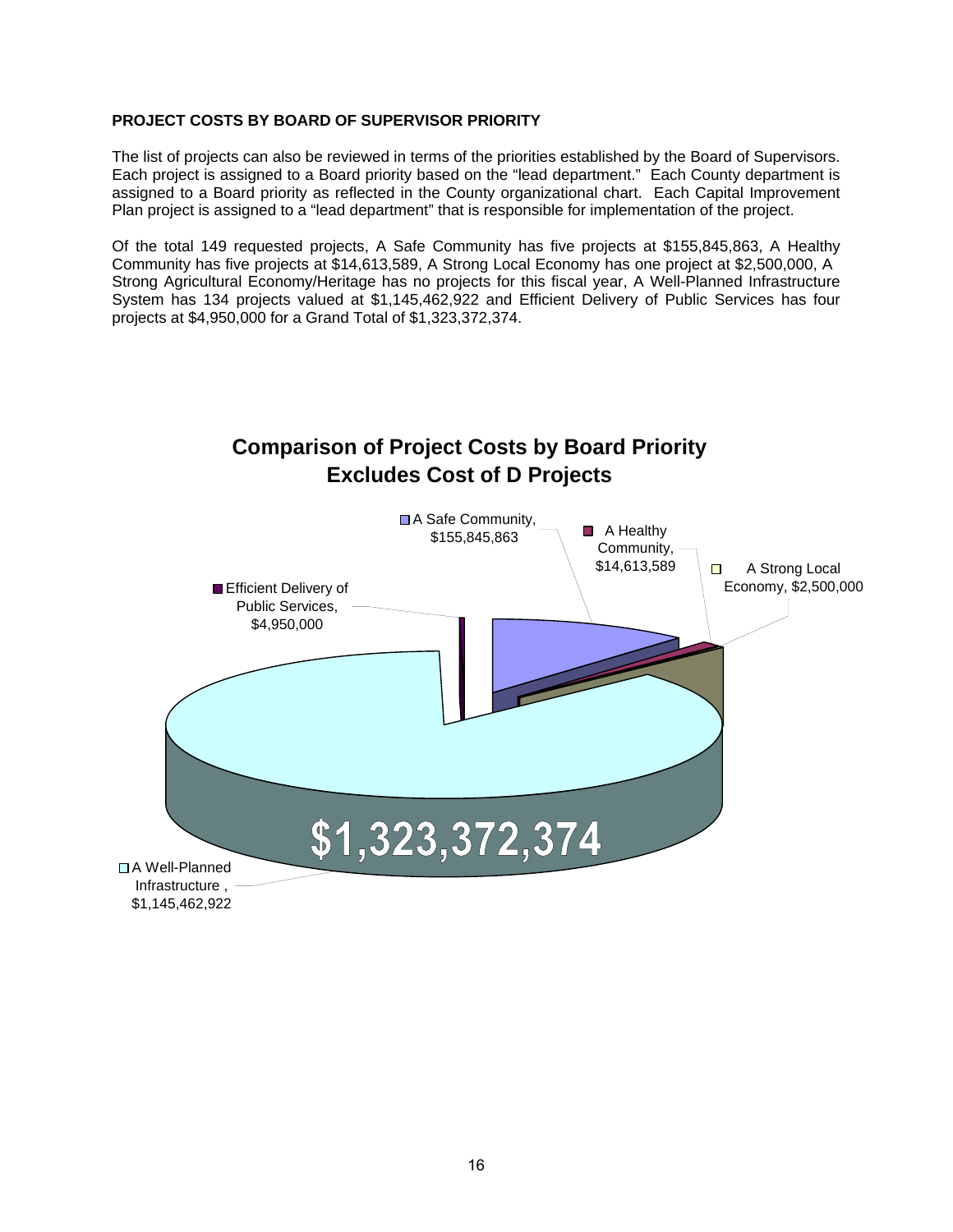The requested CIP projects are overwhelmingly geared toward achieving the priority of A Well-Planned Infrastructure System. This priority includes all of the Public Works projects and planned expenditures for roads and traffic improvements – a total of 86.6% of the entire Proposed CIP. Most of these projects, along with Transit projects, are funded by County Road funds, and/or dedicated State and Federal funds.

There are no requested projects listed under the Effective Partnership priority. However, many of Stanislaus County's projects also achieve that goal, as noted in the "Non-County Contribution" section of the CIP Financial Schedule. Most of the projects in this listing implement multiple Board priorities.

#### **PROJECT IMPLEMENTATION TIMELINE**

The Capital Improvement Plan provides an opportunity to estimate the cost of projects anticipated in future years. This analysis provides a rough estimate of total project costs to be incurred in each of the next 20 years by evenly distributing the cost over each of the proposed implementation years.

A number of projects are currently underway and have anticipated completion dates within the next few years. The proportional cost of those projects that is yet to be completed is included in this project cost timeline. Other projects are not expected to commence for several years and may take several years to complete. Those projects having an estimated duration of implementation beyond 2029 have only their proportional cost within the next 20 years included in this timeline. Only project costs anticipated between 2010 and 2029 are included.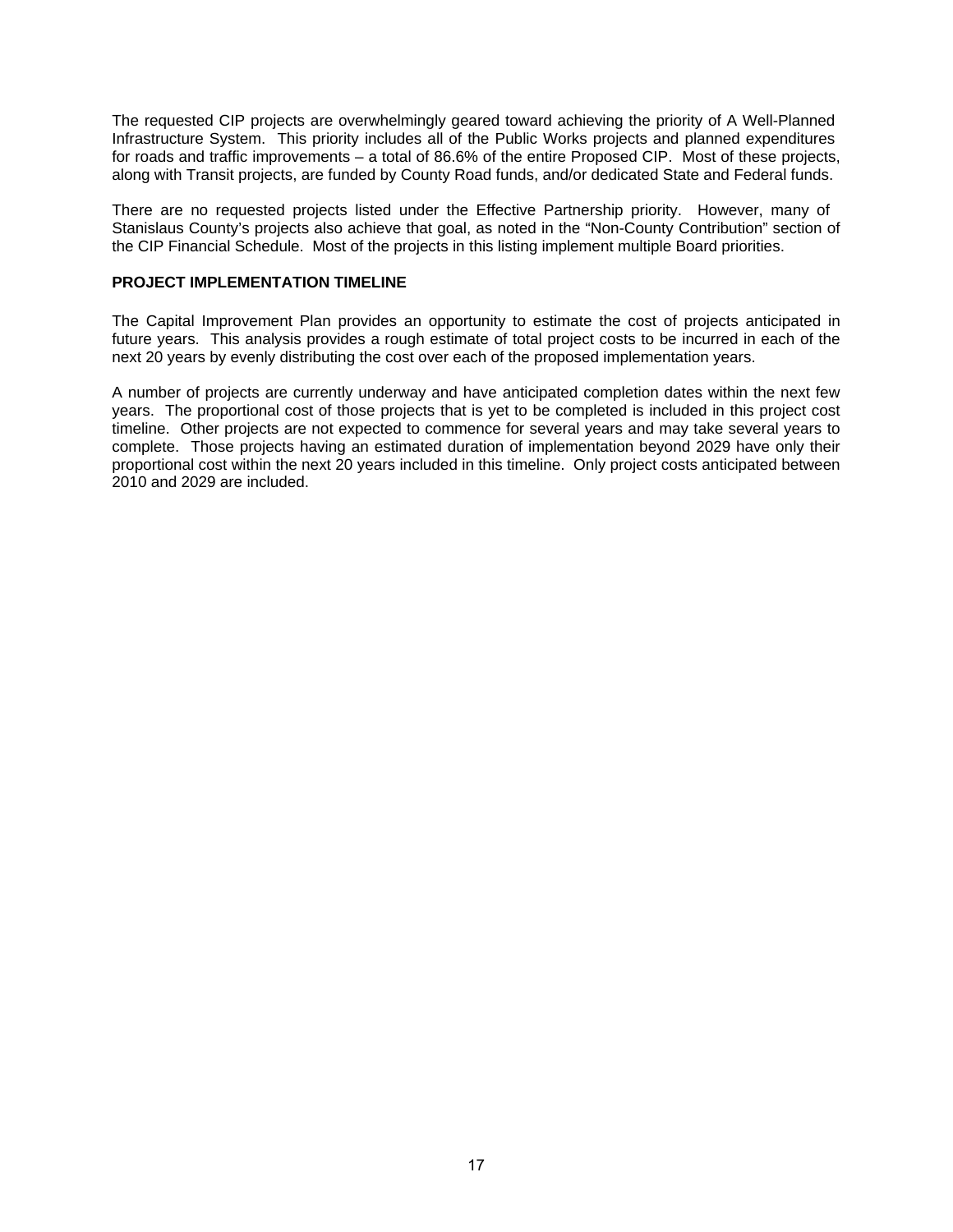| <b>CIP</b> | Project<br>Year | Approved/ Funded | Pending<br>Implementation | <b>Future Project/</b><br><b>Master Planned</b> | <b>Total</b> |
|------------|-----------------|------------------|---------------------------|-------------------------------------------------|--------------|
|            | 2010            | 7,374,888        | 3,376,691                 | 21,566,226                                      | 32,317,804   |
|            | 2011            | 654,643          | 3,210,024                 | 30,219,048                                      | 34,083,714   |
|            | 2012            | 654,643          | 3,118,357                 | 40,219,048                                      | 43,992,048   |
|            | 2013            | 619,643          | 2,575,311                 | 38,727,381                                      | 41,922,335   |
|            | 2014            | 619,643          | 2,565,951                 | 44,027,381                                      | 47,212,975   |
|            | 2015            | 200,000          | 1,567,222                 | 36,869,048                                      | 38,636,270   |
|            | 2016            | 200,000          | 1,567,222                 | 31,402,381                                      | 33,169,603   |
|            | 2017            | 200,000          |                           | 31,352,381                                      | 31,552,381   |
|            | 2018            | 200,000          |                           | 21,050,000                                      | 21,250,000   |
|            | 2019            | 200,000          |                           | 19,050,000                                      | 19,250,000   |
|            | 2020            | 200,000          |                           | 25,533,333                                      | 25,733,333   |
|            | 2021            | 200,000          |                           | 24,383,333                                      | 24,583,333   |
|            | 2022            |                  |                           | 24,383,333                                      | 24,383,333   |
|            | 2023            |                  |                           | 30,333,333                                      | 30,333,333   |
|            | 2024            |                  |                           | 26,100,000                                      | 26,100,000   |
|            | 2025            |                  |                           | 30,133,333                                      | 30,133,333   |
|            | 2026            |                  |                           | 19,700,000                                      | 19,700,000   |
|            | 2027            |                  |                           | 21,600,000                                      | 21,600,000   |
|            | 2028            |                  |                           | 7,066,667                                       | 7,066,667    |
|            | 2029            |                  |                           | 4,500,000                                       | 4,500,000    |
|            | 2030            |                  |                           | 2,500,000                                       | 2,500,000    |

\*\*Future projects pending analysis (the Category "D" projects) are not included in the project implementation timeline analysis.

#### **COMPARISON BY BOARD PRIORITY AND DEPARTMENT**

The table on the following page shows a comparison of CIP projects by Board priority and by department for Fiscal Year 2009-2010 and 2010-2011.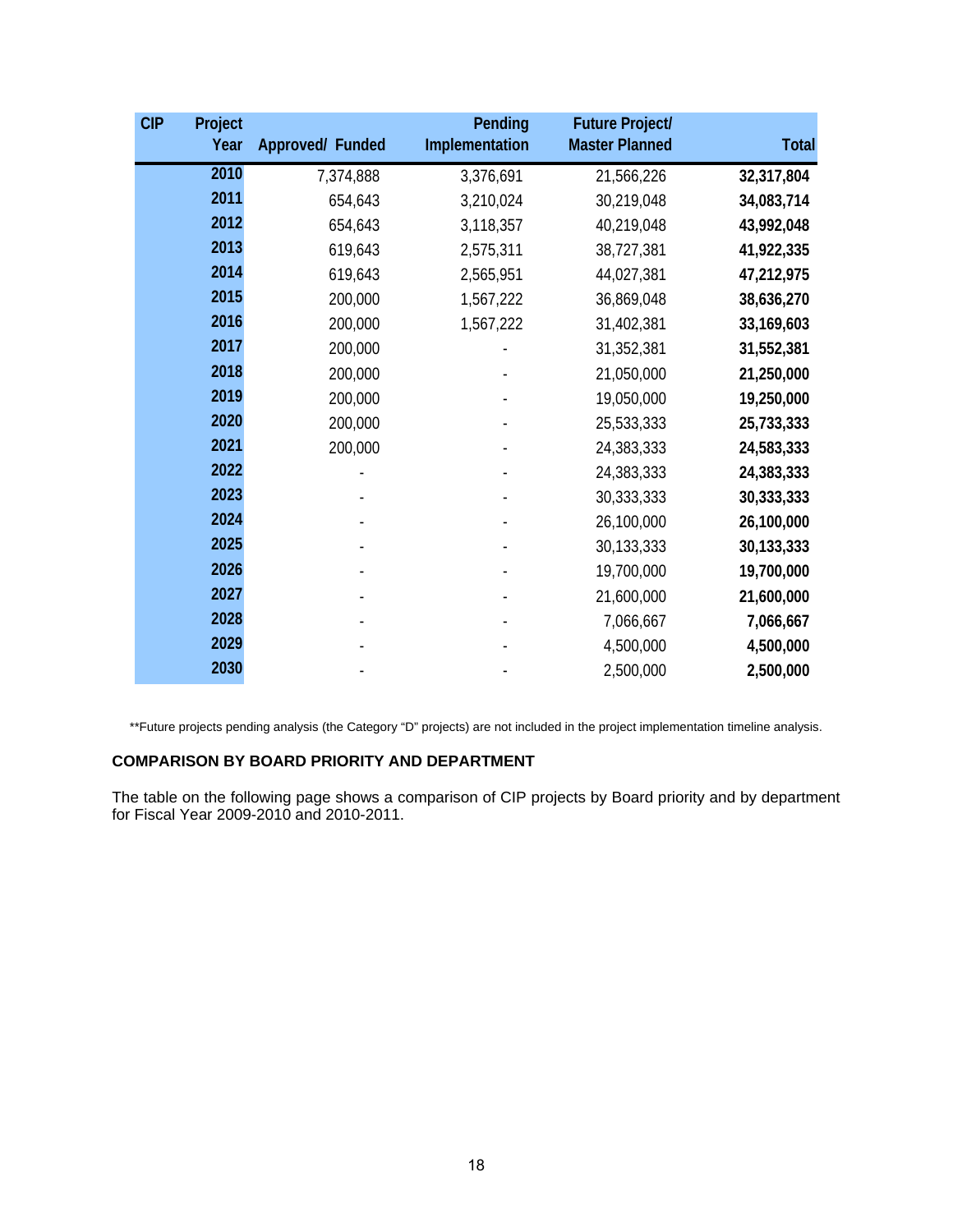### **COMPARISON BY BOARD PRIORITY--EXCLUDES D PROJECTS**

|                                             | A SAFE COMMUNITY                       |                 |                    |
|---------------------------------------------|----------------------------------------|-----------------|--------------------|
|                                             | 2009-2010                              | 2010-2011       | <b>DIFFERENCE</b>  |
| <b>Animal Services</b>                      | \$11,000,000                           | \$0             | (\$11,000,000)     |
| Chief Executive Office/Public Information   | \$3,884,234                            | \$0             | (\$3,884,234)      |
| Probation                                   | \$24,821,173                           | \$24,821,173    | \$0                |
| Sheriff                                     | \$135,171,290                          | \$131,024,690   | (\$4,146,600)      |
| Office of Emergency Services                | \$0                                    | \$0             | \$0                |
| SR 911/Emergency Dispatch                   | \$0                                    | \$0             | \$0                |
| <b>SUB TOTAL</b>                            | \$174,876,697                          | \$155,845,863   | (\$19,030,834)     |
|                                             | A HEALTHY COMMUNITY                    |                 |                    |
|                                             | 2009-2010                              | 2010-2011       | <b>DIFFERENCE</b>  |
| Behavioral Health and Recovery Services     | \$0                                    | \$4,144,334     | \$4,144,334        |
| Child Support                               | \$0                                    | \$0             | \$0                |
| <b>Community Services Agency</b>            | \$7,376,538                            | \$6,436,000     | (\$940,538)        |
| <b>Health Services Agency</b>               | \$3,033,078                            | \$4,033,255     | \$1,000,177        |
| <b>SUB TOTAL</b>                            | \$10,409,616                           | \$14,613,589    | \$4,203,973        |
|                                             | A STRONG LOCAL ECONOMY                 |                 |                    |
|                                             | 2009-2010                              | 2010-2011       | <b>DIFFERENCE</b>  |
| Chief Executive Office/Economic Development | \$499,740                              | \$0             | $(*499,740)$       |
| Library                                     | \$2,500,000                            | \$2,500,000     | \$0                |
| <b>SUB TOTAL</b>                            | \$2,999,740                            | \$2,500,000     | (\$499,740)        |
|                                             | A STRONG AGRICULTURAL ECONOMY/HERITAGE |                 |                    |
|                                             | 2009-2010                              | 2010-2011       | <b>DIFFERENCE</b>  |
| <b>Cooperative Extension</b>                | \$0                                    | \$0             | \$0                |
| <b>SUB TOTAL</b>                            | \$0                                    | \$0             | \$0                |
|                                             | A WELL-PLANNED INFRASTRUCTURE SYSTEM   |                 |                    |
|                                             | 2009-2010                              | 2010-2011       | <b>DIFFERENCE</b>  |
| Environmental Resources/Landfill            | \$27,675,000                           | \$22,425,000    | (\$5,250,000)      |
| Parks and Recreation                        | \$19,380,983                           | \$19,379,730    | (\$1,253)          |
| Planning & Community Development            | \$40,245,421                           | \$22,700,000    | (\$17,545,421)     |
| Public Works Roads                          | \$1,805,845,000                        | \$1,066,100,000 | (\$739,745,000)    |
| Public Works Transit                        | \$13,868,243                           | \$14,858,192    | \$989,949          |
| <b>SUB TOTAL</b>                            | \$1,907,014,647                        | \$1,145,462,922 | (\$761,551,725)    |
|                                             | EFFICIENT DELIVERY OF PUBLIC SERVICES  |                 |                    |
|                                             | 2009-2010                              | 2010-2011       | <b>DIFFERENCE</b>  |
| Chief Executive Office/Capital Projects     | \$0                                    | \$2,500,000     | \$2,500,000        |
| Chief Executive Office/Public Information   | \$1,150,000                            | \$1,150,000     | \$0                |
| <b>Strategic Business Technology</b>        | \$500,000                              | \$1,300,000     | \$800,000          |
| <b>SUB TOTAL</b>                            | \$1,650,000                            | \$4,950,000     | \$3,300,000        |
| <b>GRAND TOTAL ALL PRIORITIES</b>           | \$2,096,950,700                        | \$1,323,372,374 | $($ \$773,578,326) |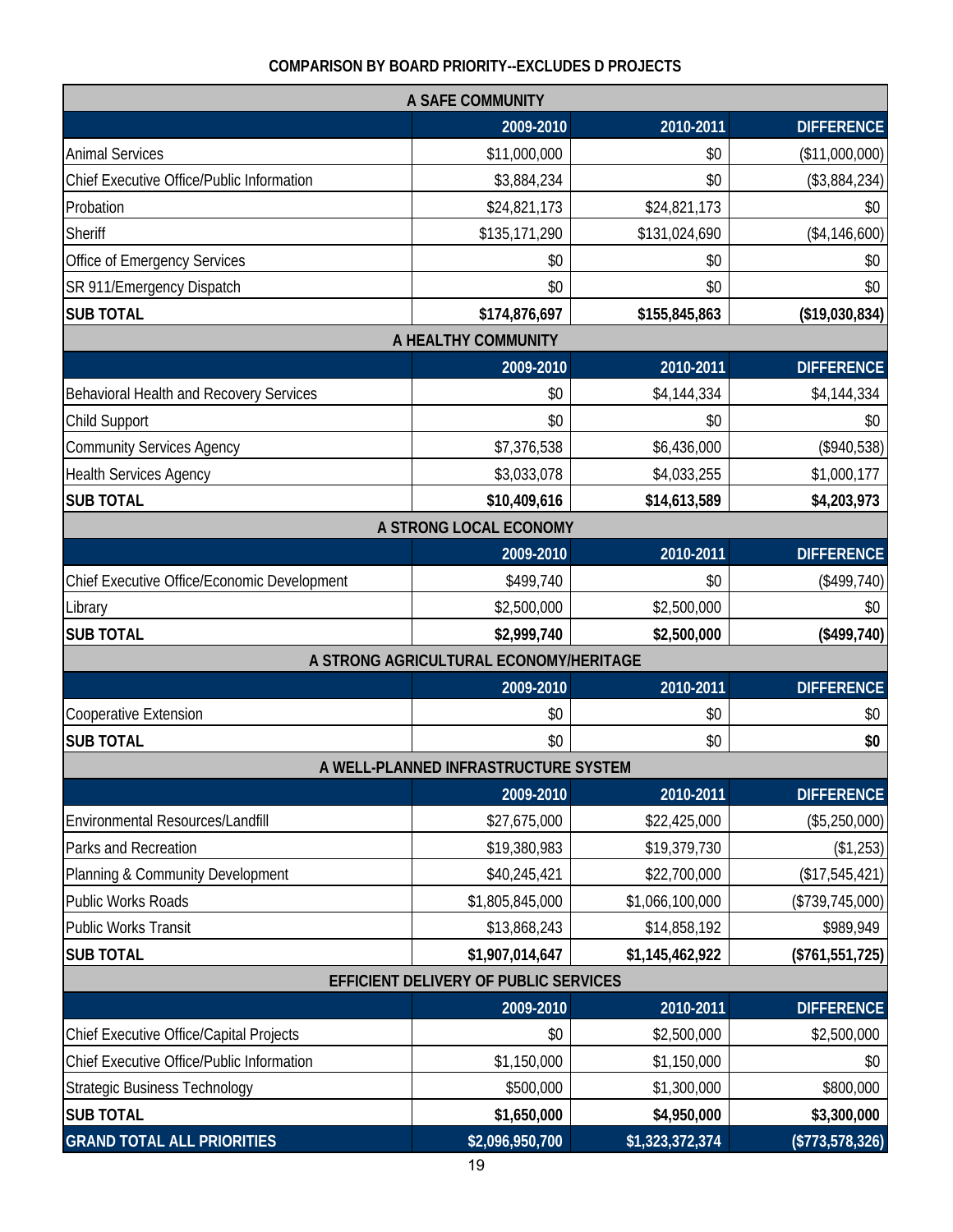### **CIP PROJECTS BY COUNTY DEPARTMENT**

|                                                                                                       |                     | <b>Total Estimated</b> |                       | <b>Potential Funding Sources</b> | <b>Funding</b>     |
|-------------------------------------------------------------------------------------------------------|---------------------|------------------------|-----------------------|----------------------------------|--------------------|
|                                                                                                       | Number of           | Cost of                | <b>Total</b>          | <b>Other Funding</b>             | <b>Sources Not</b> |
| Name of County Department                                                                             | <b>CIP Projects</b> | Projects               | <b>County Funding</b> | <b>Sources</b>                   | Yet Identified     |
| Behavioral Health and Recovery Services                                                               |                     | \$4,144,334            | \$287,513             | \$3,856,821                      | \$0                |
| Chief Executive Office/Capital Projects                                                               |                     | \$2,500,000            | \$2,500,000           | \$0                              | \$0                |
| Chief Executive Office/Public Information                                                             |                     | \$1,150,000            | \$0                   | \$0                              | \$1,150,000        |
| <b>Community Services Agency</b>                                                                      | $\overline{2}$      | \$6,436,000            | \$136,000             | \$6,300,000                      | \$0                |
| Environmental Resources/Landfill                                                                      | 6                   | \$22,425,000           | \$925,000             | \$0                              | \$21,500,000       |
| Health Services Agency                                                                                | 2                   | \$4,033,255            | \$2,530,906           | \$829,730                        | \$672,619          |
| Library                                                                                               |                     | \$2,500,000            | \$2,303,000           | \$197,000                        | \$0                |
| Parks and Recreation                                                                                  | 14                  | \$19,379,730           | \$1,916,940           | \$3,054,110                      | \$14,408,680       |
| Planning/Community Development                                                                        | 3                   | \$22,700,000           | \$600,000             | \$15,000,000                     | \$7,100,000        |
| Probation                                                                                             | $\overline{2}$      | \$24,821,173           | \$6,821,173           | \$18,000,000                     | \$0                |
| Public Works/Roads and Traffic                                                                        | 98                  | \$1,066,100,000        | \$608,127,400         | \$457,972,600                    | \$0                |
| <b>Public Works/Transit</b>                                                                           | 13                  | \$14,858,192           | \$0                   | \$1,443,192                      | \$13,415,000       |
| <b>Sheriff</b>                                                                                        | 3                   | \$131,024,690          | \$30,540,000          | \$0                              | \$100,484,690      |
| <b>Strategic Business Technology</b>                                                                  |                     | \$1,300,000            | \$500,000             | \$0                              | \$800,000          |
| <b>TOTAL</b>                                                                                          | 149                 | \$1,323,372,374        | \$657,187,932         | \$506,653,453                    | \$159,530,989      |
| These numbers exclude all D Projects which are listed on a separate lead sheet with no dollar values. |                     |                        |                       |                                  |                    |

#### **FOCUS FOR FISCAL YEAR 2010-2011**

The County capital project work currently includes a number of projects that are in various stages of planning and design phases: the Public Safety Center Master Plan (Jail Expansion), Coroners Facility Planning, Juvenile Hall Security and Electronics Upgrade, Juvenile Justice Commitment Facility, and various Sheriff's projects. A recommendation is included in the 2010-2011 Adopted Proposed Budget document to support staff efforts for projects in the planning and pre-design stages.

During the upcoming fiscal year, the Chief Executive Office will continue to focus on providing overall leadership and effective management of County government. The Office oversees the management of County resources; provides for the long-range financial, facilities, and organizational planning; facilitates the development and implementation of the Board's goals and outcomes, and ensures the most effective use of County personnel, money, facilities, and equipment. The focus for Capital Projects is to: Build efficient facilities that meet the needs of our partners on time and under budget.

#### **CAPITAL IMPROVEMENT PLAN/GENERAL PLAN CONSISTENCY**

Pursuant to California Government Code §65401, a County's Capital Improvement Program must be submitted to the County Planning Commission for review in order to determine "conformity with the adopted General Plan or part thereof." The Department of Planning and Community Development prepares a summary report to the Planning Commission which will then make findings as to the consistency of the CIP with the various General Plan elements and policies. The Proposed project list will form the basis of the County's Capital Improvement Plan once an environmental review analysis has been completed. These findings will then be forwarded to the Board of Supervisors prior to the adoption of the Final Capital Improvement Plan.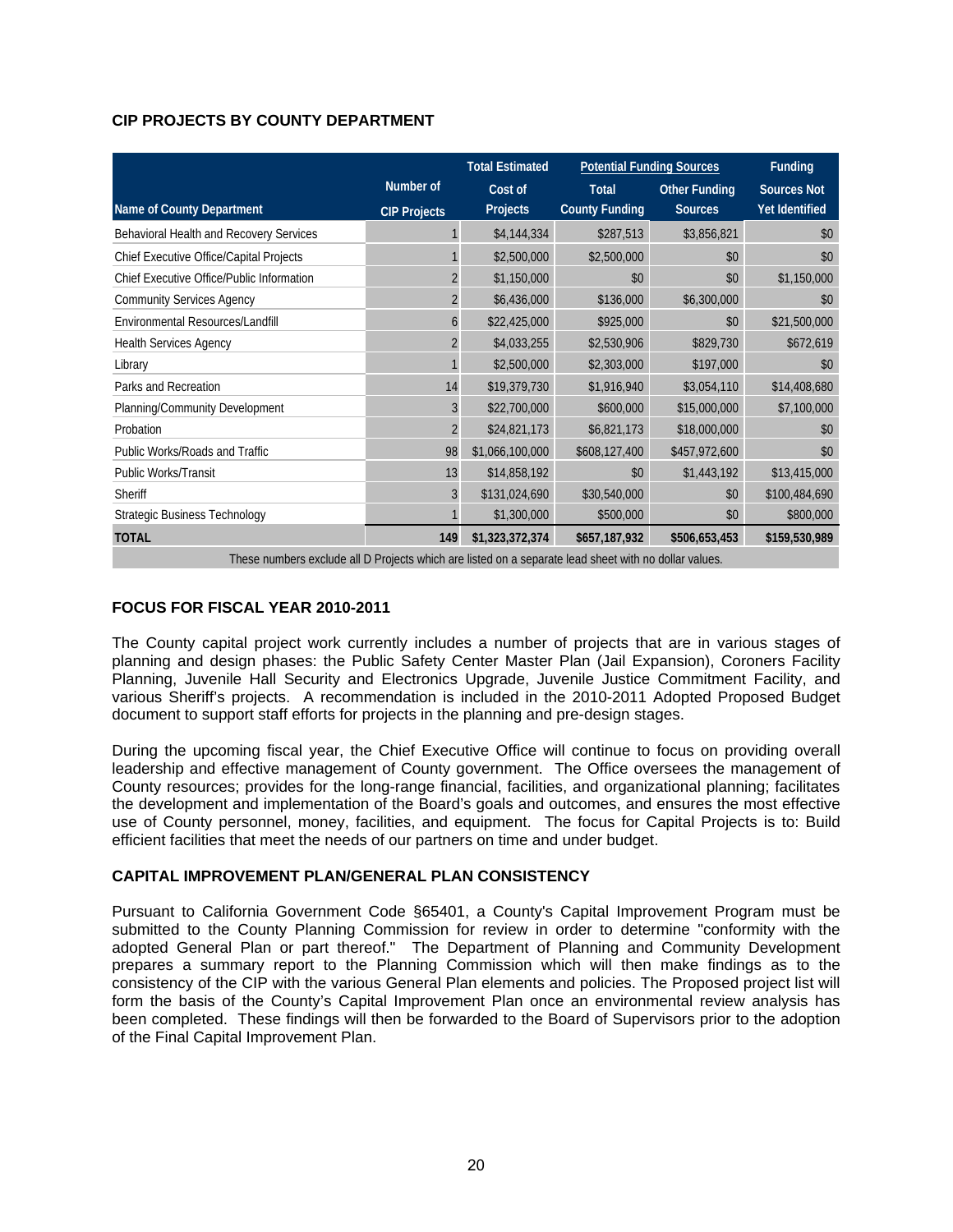#### **LOOKING TO THE FUTURE**

Stanislaus County continues to be fiscally conservative to sustain us through the difficult economic times and remains focused on our vision, to be the best. We do our best daily to achieve the challenges in the Board of Supervisors priorities, that in collaboration with public and private partnerships we strive for:

- A Safe Community
- A Healthy Community
- A Strong Local Economy
- **Effective Partnerships**
- A Strong Agricultural Economy/Heritage
- A Well-Planned Infrastructure System
- **Efficient Delivery of Public Services**

#### **CONTACT INFORMATION**

If you'd like further information about the Capital Improvement Plan, or any specific project that it contains, please contact:

#### **Patricia Hill Thomas Tim Fedorchak**

Assistant Executive Officer Senior Management Consultant Chief Executive Office/Capital Projects<br>
1010 10<sup>th</sup> Street. Suite 6800<br>
1010 10<sup>th</sup> Street. Suite 6800  $1010\ 10^{th}$  Street, Suite 6800<br>
Modesto, CA 95354<br>
Modesto, CA 95354 Modesto, CA 95354<br>
thomasp@stancounty.com in the mass of the mass of the mass of the mass of the mass of the mass of the mass of the mass of the mass of the mass of the mass of the mass of the mass of the mass of the mass (209) 525-6333 (209) 525-6333

#### **Marnie Ardis**

Associate Management Consultant Chief Executive Office 1010 10<sup>th</sup> Street, Suite 6800 Modesto, CA 95354 Marnie.Ardis@stancounty.com (209) 525-6532

tim.fedorchak@stancounty.com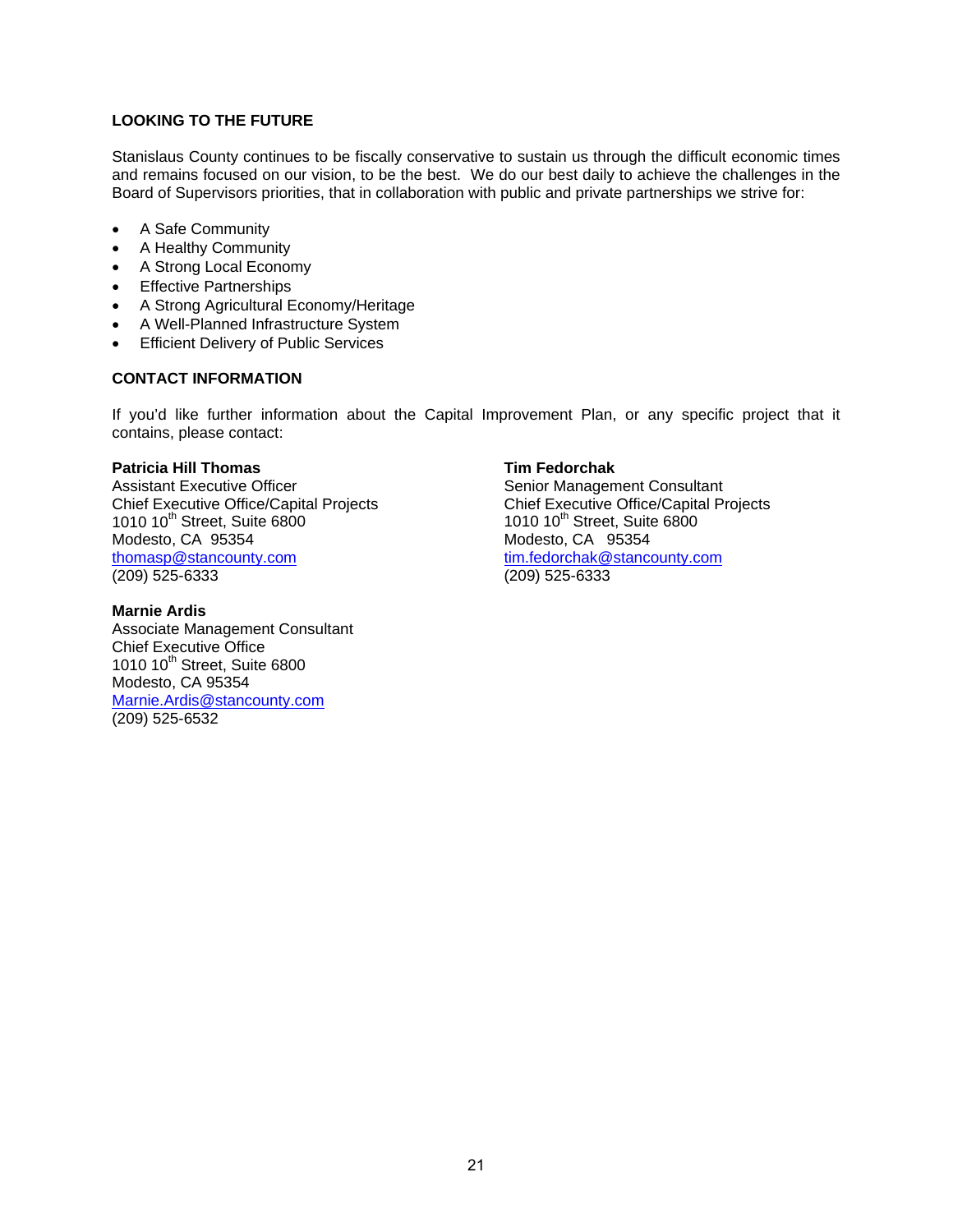

**IMPLEMENTATION CATEGORY**

A capital project is a one-time expense attributed to acquisition, remodel, construction, demolition, or improvement of real property. Capital projects may include: new construction of buildings, roads, bridges and infrastructure, land acquisition, renovation or remodeling, and site development costs. Stanislaus County policy recognizes a threshold of \$75,000 to define a capital improvement. Acquisition of vehicles, technology improvements, and equipment expenditures may be included as well. Routine maintenance and other recurring efforts are not capital projects. Painting, patching, pavement repairs, installation of new floorings, lighting, fences, and wiring are considered to be maintenance efforts, unless these tasks are associated with the renovation of a facility for a new use. Projects in the Proposed Capital Improvement Plan are divided into one of four categories:

|   | <b>CATEGORY</b>                        | <b>DEFINITION</b>                                                                                                                                                                                                                                                                                                                                                  |
|---|----------------------------------------|--------------------------------------------------------------------------------------------------------------------------------------------------------------------------------------------------------------------------------------------------------------------------------------------------------------------------------------------------------------------|
| A | <b>Approved/Funded Projects</b>        | Includes those requested projects that have either been approved by<br>the Board or for which funding sources have been budgeted.                                                                                                                                                                                                                                  |
| в | <b>Pending Implementation</b>          | Includes those requested projects that were either included in a<br>previous Capital Improvement Plan or have been discussed with, but<br>not necessarily approved by, the Board of Supervisors and identified<br>as a high priority need. These projects may be pending further<br>review and approval by the Board and/or complete identification of<br>funding. |
| C | <b>Future Project/Master Planned</b>   | Includes those projects that were adopted within a Board approved<br>master plan, but for which full funding has not been identified and<br>further specific review of the project has not been completed.                                                                                                                                                         |
| D | <b>Future Project/Pending Analysis</b> | Includes proposed projects awaiting further Board direction, further<br>business case justification, or identification of potential funding<br>sources.                                                                                                                                                                                                            |

#### **PROJECT CATEGORIZATION**

The Proposed Capital Improvement Plan project list is organized by Board priority, consistent with the County's budget document. The Proposed project list is categorized according to each project's current implementation status: A, B, C, or D. Projects are grouped by lead department within each priority and a detailed description of each project is provided in the tabs identifying the Board of Supervisors' priorities.

The Board of Supervisors places a high priority on the financing of capital projects. This approach allows for a capital expenditure strategy which enables the County to provide appropriate facilities for its workforce and customers, and to manage costs in the future. The Board supports a rigorous planning process. All submitted projects have been thoroughly reviewed by the Chief Executive Office to analyze estimated project costs and identify all available funding sources.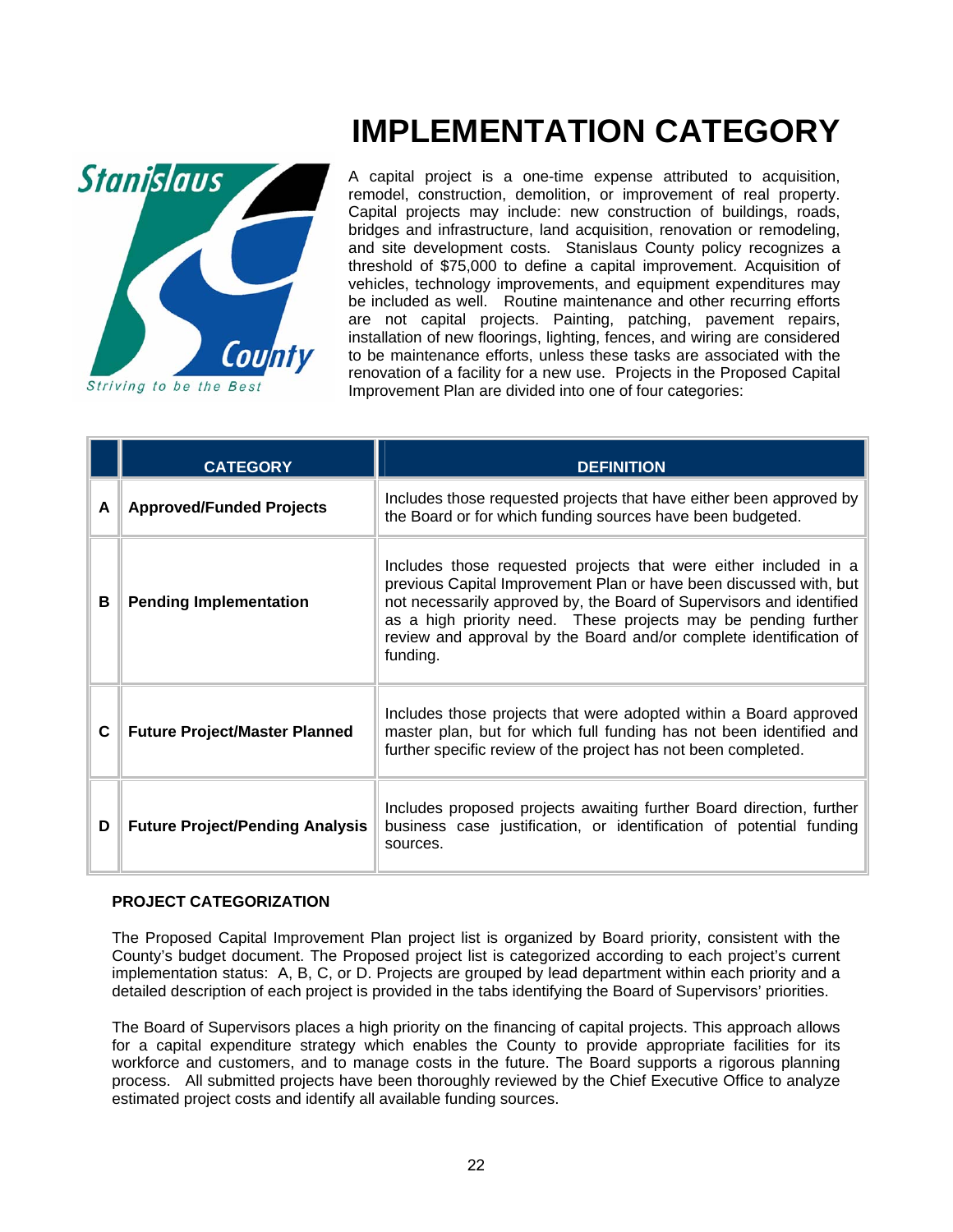Projects categorized as Future Project/Pending Analysis or "D" are listed on a lead sheet without additional project costs or project detail. The County has chosen to concentrate our efforts on projects for which funding is more viable. The "D" projects will still be tracked and reviewed on an annual basis by the Chief Executive Office, whose analysis will determine if it is still properly categorized.

#### **PROCESS FOR DETERMINING IMPLEMENTATION CATEGORY**

Several factors are considered in the categorization process to ensure the alignment of the County's longrange capital planning to the vision, goals, and priorities established by the Board. These factors are used to assess the potential for successful completion of a project and the relative importance of the project based on the priorities of the Board of Supervisors.

The Proposed CIP is a dynamic planning document. Inclusion of a project in the Proposed CIP project list does not in and of itself constitute final project approval. Each project, or grouping of projects, such as road projects, require a specific implementation and financing plan, possible CEQA review, and separate Board of Supervisors' approval.

Generally, those projects which have been specifically reviewed and approved by the Board of Supervisors, and for which funding has been approved, are those projects which are most likely to be implemented within the next one-to-two years. Larger projects, including major roads and building projects, may extend over several years as planning, design, environmental review, and construction are completed.

The table below shows the number of projects that the County currently has in each implementation category, the associated estimated project cost, County funding obligation, funding from other sources, and the amount of funding not yet identified.

|                                                                                                                                         |                     | <b>Total Estimated</b> | <b>Potential Funding Sources</b> |                      | <b>Funding</b>        |  |  |
|-----------------------------------------------------------------------------------------------------------------------------------------|---------------------|------------------------|----------------------------------|----------------------|-----------------------|--|--|
|                                                                                                                                         | Number of           | Cost of                | Total                            | <b>Other Funding</b> | <b>Sources Not</b>    |  |  |
| <b>Implementation Category</b>                                                                                                          | <b>CIP Projects</b> | <b>Projects</b>        | <b>County Funding</b>            | <b>Sources</b>       | <b>Yet Identified</b> |  |  |
| "A"--Approved/Funded                                                                                                                    | 26                  | \$114,613,717          | \$30,753,974                     | \$83,859,743         | \$0                   |  |  |
| "B"--Pending Implementation                                                                                                             | 50                  | \$178,092,340          | \$35,603,400                     | \$127,846,710        | \$14,642,230          |  |  |
| "C"--Future Project/Master Planned                                                                                                      | 73                  | \$1,030,666,317        | \$590,830,558                    | \$294,947,000        | \$144,888,759         |  |  |
| <b>TOTAL</b>                                                                                                                            | 149                 | \$1,323,372,374        | \$657,187,932                    | \$506,653,453        | \$159,530,989         |  |  |
| *These numbers evolude all "D" Euture Dreject/Dending Analysis projects which are listed an a senarate lead sheet with no dellar values |                     |                        |                                  |                      |                       |  |  |

#### **Capital Improvement Plan Implementation Category 2010-2011**

\*These numbers exclude all "D"--Future Project/Pending Analysis projects which are listed on a separate lead sheet with no dollar values.

#### **PROJECTS BY IMPLEMENTATION CATEGORY**

The following pages provide a summary list of the Proposed Capital Improvement Plan projects by implementation category and by lead department.

Specific information for each project is contained in the subsequent sections, by Board of Supervisors' priority. All projects can be found listed alphabetically in an index in the back of this document.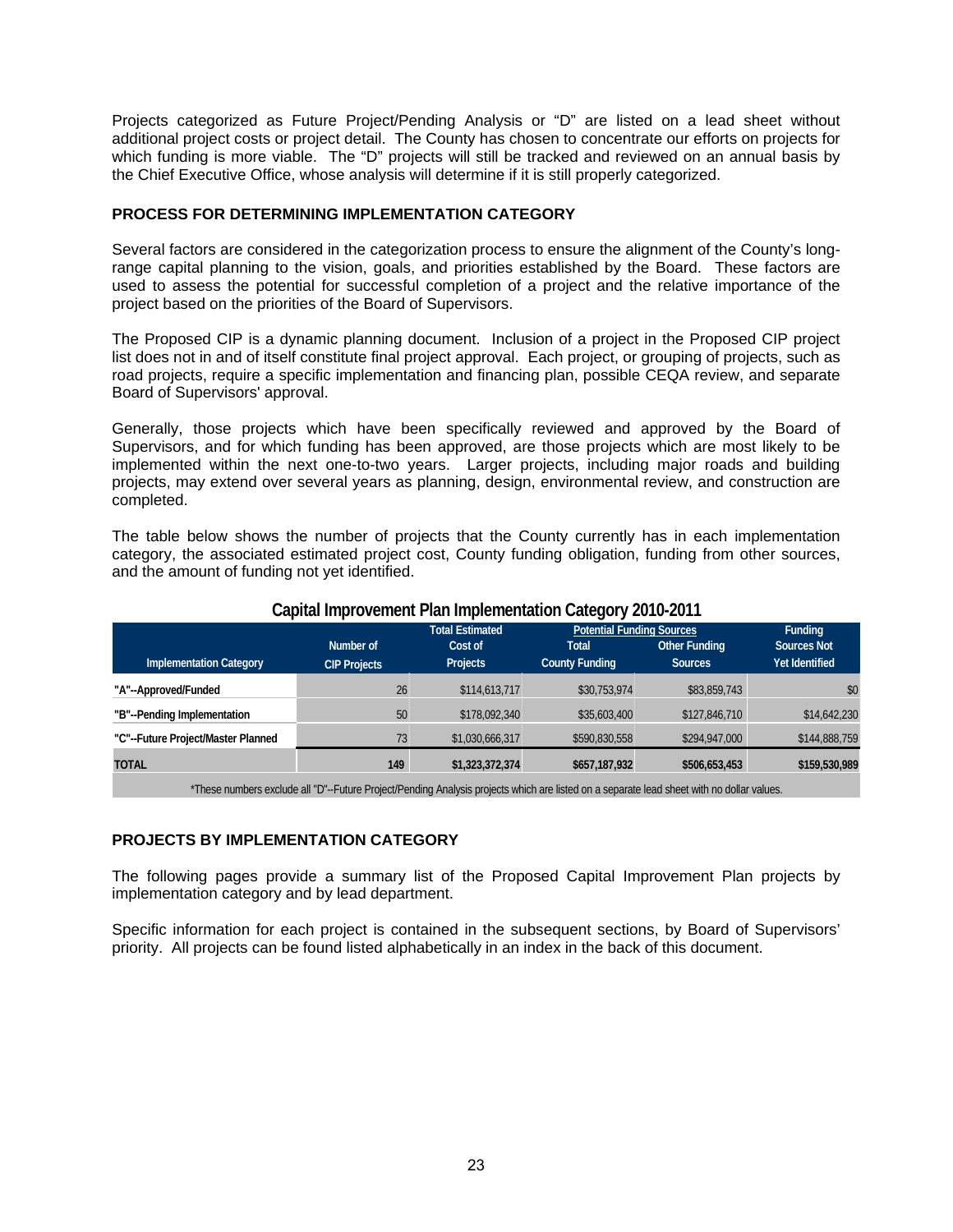# **"A" APPROVED/FUNDED**

|                  |                                                                    | 2010-2011              | 2010-2011           | 2010-2011          |
|------------------|--------------------------------------------------------------------|------------------------|---------------------|--------------------|
|                  |                                                                    | <b>Total Estimated</b> | <b>Total County</b> | <b>Funding Not</b> |
|                  |                                                                    | <b>Project Cost</b>    | Funding             | Yet Identified     |
|                  | BEHAVIORAL HEALTH AND RECOVERY SERVICES                            | \$4,144,334            | \$287,513           | \$0                |
| CIP#             | Project Name                                                       |                        |                     |                    |
| 2008.021         | Information System Replacement Project                             | \$4,144,334            | \$287,513           | \$0                |
|                  |                                                                    |                        |                     |                    |
|                  | <b>HEALTH SERVICES AGENCY</b>                                      | \$3,033,078            | \$2,203,348         | \$0                |
| CIP#             | <b>Project Name</b>                                                |                        |                     |                    |
| 2007.011         | <b>Electronic Medical Records</b>                                  | \$3,033,078            | \$2,203,348         | \$0                |
|                  | ENVIRONMENTAL RESOURCES/LANDFILL                                   | \$175,000              | \$175,000           | \$0                |
| CIP#             | Project Name                                                       |                        |                     |                    |
| 2007.059         | Fink Road Landfill Interior Expansion Phase 1 Conceptual Design    | \$175,000              | \$175,000           | \$0                |
|                  |                                                                    |                        |                     | \$0                |
|                  | <b>PARKS AND RECREATION</b>                                        | \$2,866,940            | \$1,366,940         | \$0                |
| CIP#             | Project Name                                                       |                        |                     |                    |
| 2003.003         | Frank Raines Regional Park Water System Improvements               | \$1,000,000            | \$1,000,000         | \$0                |
| 2007.026         | Heron Point Project at Woodward Reservoir                          | \$1,866,940            | \$366,940           | \$0                |
|                  |                                                                    |                        |                     |                    |
| <b>PROBATION</b> |                                                                    | \$821,173              | \$821,173           | \$0                |
| CIP#             | Project Name                                                       |                        |                     |                    |
| 2002.036         | Juvenile Hall Security Electronics & Life Safety Improvements      | \$821,173              | \$821,173           | \$0                |
|                  |                                                                    |                        |                     |                    |
|                  | <b>PUBLIC WORKS/ROADS</b>                                          | \$102,200,000          | \$25,900,000        | \$0                |
| CIP#             | Project Name                                                       |                        |                     |                    |
| 2006.089         | Carpenter Road at Beverly Drive and Robertson Road Traffic Signals | \$1,400,000            | \$0                 | \$0                |
| 2006.092         | Crows Landing Road at Grayson Road Traffic Signals                 | \$2,100,000            | \$2,100,000         | \$0                |
| 2006.084         | Geer Road at Santa Fe Avenue Traffic Signals                       | \$2,700,000            | \$2,700,000         | \$0                |
| 2006.088         | Geer Road at Whitmore Avenue Traffic Signals                       | \$2,500,000            | \$2,500,000         | \$0                |
| 2006.050         | Geer-Albers Road Widening -- Segment 5                             | \$2,800,000            | \$2,800,000         | \$0                |
| 2006.006         | Grayson Road at Laird Slough                                       | \$500,000              | \$50,000            | \$0                |
| 2006.195         | Hatch Road Widening -- Phase 1                                     | \$2,530,000            | \$2,530,000         | \$0                |
| 2006.090         | Las Palmas Avenue at Elm Avenue Traffic Signals                    | \$725,000              | \$725,000           | \$0                |
| 2006.091         | Las Palmas Avenue at Sycamore Avenue Traffic Signals               | \$920,000              | \$920,000           | \$0                |
| 2006.083         | McHenry Avenue at Ladd Road Traffic Signals                        | \$3,300,000            | \$3,300,000         | \$0                |
| 2006.012         | McHenry Avenue at Stanislaus River                                 | \$18,000,000           | \$1,100,000         | \$0                |
| 2006.065         | McHenry Avenue Widening -- Segment 1                               | \$4,100,000            | \$4,100,000         | \$0                |
| 2007.036         | Morgan Road Operations Yard Facility Master Plan                   | \$75,000               | \$75,000            | \$0                |
| 2008.034         | Railroad Crossing Intersection Improvements                        | \$550,000              | \$0                 | \$0                |
| 2006.085         | Santa Fe Avenue at Hatch Road Traffic Signals                      | \$3,000,000            | \$3,000,000         | \$0                |
| 2006.121         | SR 219 (Kiernan Avenue) Widening -- Segments 1a & 1b4              | \$57,000,000           | \$0                 | \$0                |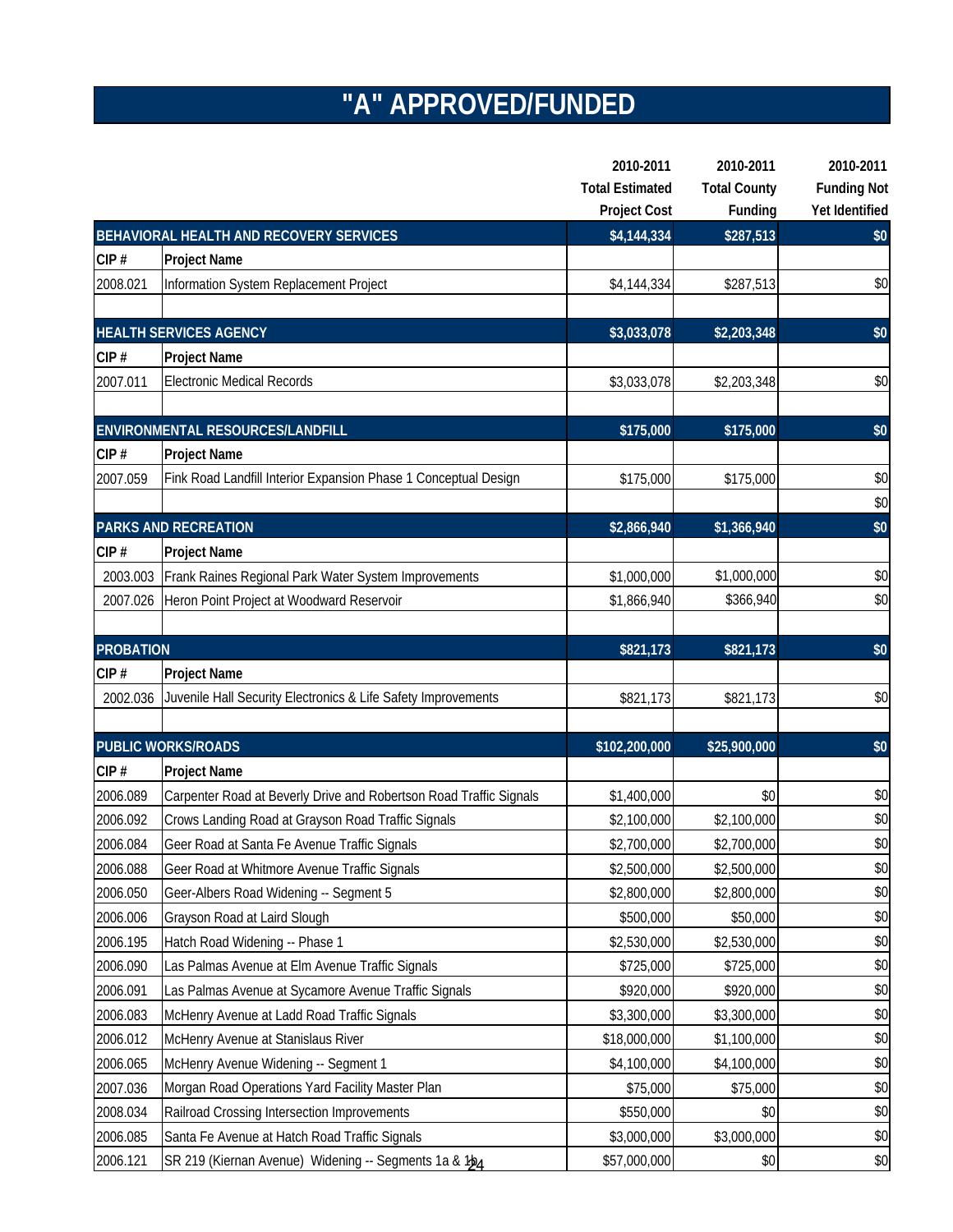|          |                                                                  | 2010-2011              | 2010-2011           | 2010-2011          |
|----------|------------------------------------------------------------------|------------------------|---------------------|--------------------|
|          |                                                                  | <b>Total Estimated</b> | <b>Total County</b> | <b>Funding Not</b> |
|          |                                                                  | <b>Project Cost</b>    | Funding             | Yet Identified     |
|          |                                                                  |                        |                     |                    |
|          | <b>PUBLIC WORKS/TRANSIT</b>                                      | \$1,373,192            | \$0                 | \$0                |
| CIP#     | <b>Project Name</b>                                              |                        |                     |                    |
| 2009.006 | <b>Bus for County Transit Service</b>                            | \$125,000              | \$0                 | \$0                |
| 2009.004 | Electronic Fareboxes for County Buses 2010-2011                  | \$702,697              | \$0                 | \$0                |
| 2010.013 | Patterson Transfer Center                                        | \$245,495              | \$0                 | \$0                |
| 2009.005 | Security Cameras & Information Technology-County Buses 2010-2011 | \$300,000              | \$0                 | \$0                |
|          |                                                                  |                        |                     |                    |
|          | <b>GRAND TOTAL</b>                                               | \$114,613,717          | \$30,753,974        | \$0                |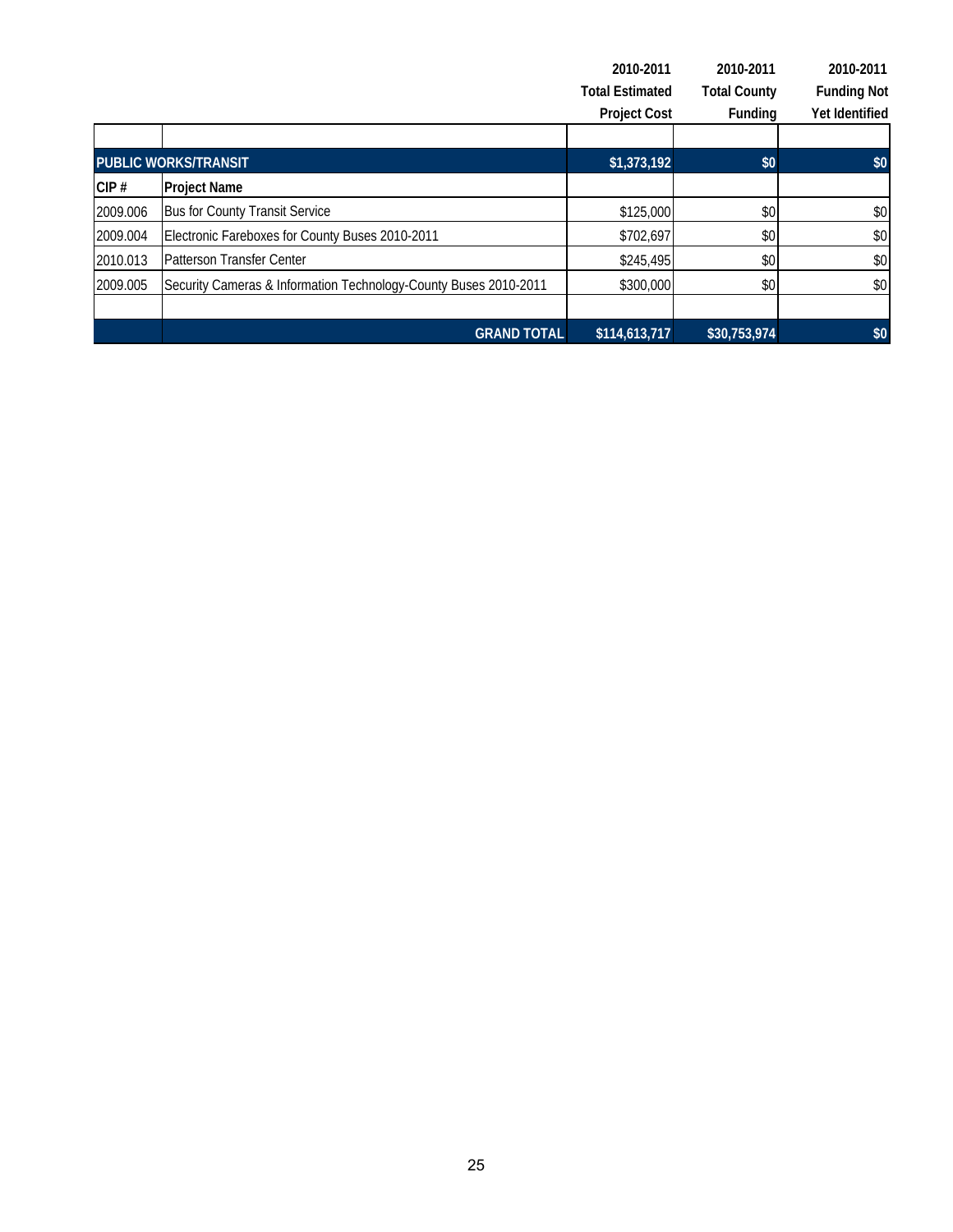# **"B" PENDING IMPLEMENTATION**

|                  |                                                              | 2010-2011              | 2010-2011           | 2010-2011          |
|------------------|--------------------------------------------------------------|------------------------|---------------------|--------------------|
|                  |                                                              | <b>Total Estimated</b> | <b>Total County</b> | <b>Funding Not</b> |
|                  |                                                              | <b>Project Cost</b>    | Funding             | Yet Identified     |
|                  | CHIEF EXECUTIVE OFFICE/CAPITAL PROJECTS                      | \$2,500,000            | \$2,500,000         | \$0                |
| CIP#             | <b>Project Name</b>                                          |                        |                     |                    |
| 2006.005         | Relocation of Services From County Center II                 | \$2,500,000            | \$2,500,000         | \$0                |
|                  | <b>COMMUNITY SERVICES AGENCY</b>                             | \$6,436,000            |                     |                    |
| CIP#             | <b>Project Name</b>                                          |                        | \$136,000           | \$0                |
| 2008.022         |                                                              | \$6,300,000            | \$0                 |                    |
|                  | <b>Community Services Facility HVAC Upgrades</b>             |                        |                     | \$0<br>\$0         |
| 2009.030         | <b>Customer Parking Lot</b>                                  | \$136,000              | \$136,000           |                    |
|                  | <b>PARKS AND RECREATION</b>                                  | \$7,984,110            | \$550,000           | \$5,880,000        |
| CIP#             | <b>Project Name</b>                                          |                        |                     |                    |
| 2002.084         | Frank Raines Off Highway Vehicle Park Fence                  | \$1,000,000            | \$0                 | \$1,000,000        |
| 2008.010         | Salida Parks & Streetscaping Urban Conservation Water Supply | \$554,110              | \$0                 | \$0                |
| 2002.082         | Woodward Reservoir Park Improvements                         | \$5,880,000            | \$0                 | \$4,880,000        |
| 2009.032         | Woodward Reservoir Vaulted Toilet Installations              | \$550,000              | \$550,000           | \$0                |
|                  |                                                              |                        |                     |                    |
|                  | PLANNING AND COMMUNITY DEVELOPMENT                           | \$15,000,000           | \$0                 | \$0                |
| CIP#             | <b>Project Name</b>                                          |                        |                     |                    |
| 2002.049         | Empire Sewer, Storm Drain and Sidewalk Improvements          | \$15,000,000           | \$0                 | \$0                |
|                  |                                                              |                        |                     |                    |
| <b>PROBATION</b> |                                                              | \$24,000,000           | \$6,000,000         | \$0                |
| CIP#             | <b>Project Name</b>                                          |                        |                     |                    |
| 2002.040         | Juvenile Hall New Commitment Facility                        | \$24,000,000           | \$6,000,000         | \$0                |
|                  |                                                              |                        |                     |                    |
|                  | <b>PUBLIC WORKS/ROADS</b>                                    | \$112,300,000          | \$25,377,400        | \$0                |
| CIP#             | <b>Project Name</b>                                          |                        |                     |                    |
| 2008.007         | 2-Axle Road Tractor                                          | \$160,000              | \$19,200            | $$0$$              |
| 2009.008         | 2-Axle Road Tractor                                          | \$160,000              | \$19,200            | \$0                |
| 2009.020         | Backhoe                                                      | \$100,000              | \$12,000            |                    |
| 2009.009         | Chip Spreader                                                | \$165,000              | \$19,800            |                    |
| 2007.064         | Claribel Road at Coffee Road Traffic Signals                 | \$2,500,000            | \$2,000,000         |                    |
| 2008.044         | Claribel Road Bike Path (McHenry Ave to Oakdale Road)        | \$1,700,000            | \$850,000           |                    |
| 2007.033         | Claribel Road Widening (McHenry Avenue to Oakdale Road)      | \$14,105,000           | \$14,105,000        |                    |
| 2008.046         | Crows Landing Road and Hatch Road Signal Upgrade             | \$485,000              | \$48,500            |                    |
| 2006.093         | Crows Landing Road at Keyes Road Traffic Signals             | \$2,100,000            | \$2,100,000         | \$0                |
| 2006.009         | Crows Landing Road at San Joaquin River                      | \$10,000,000           | \$440,000           | \$0                |
| 2006.094         | Crows Landing Road at West Main Street Traffic Signals       | \$3,900,000            | \$2,900,000         | \$0                |
| 2010.009         | Front Loader                                                 | \$230,000              | \$27,600            | \$0                |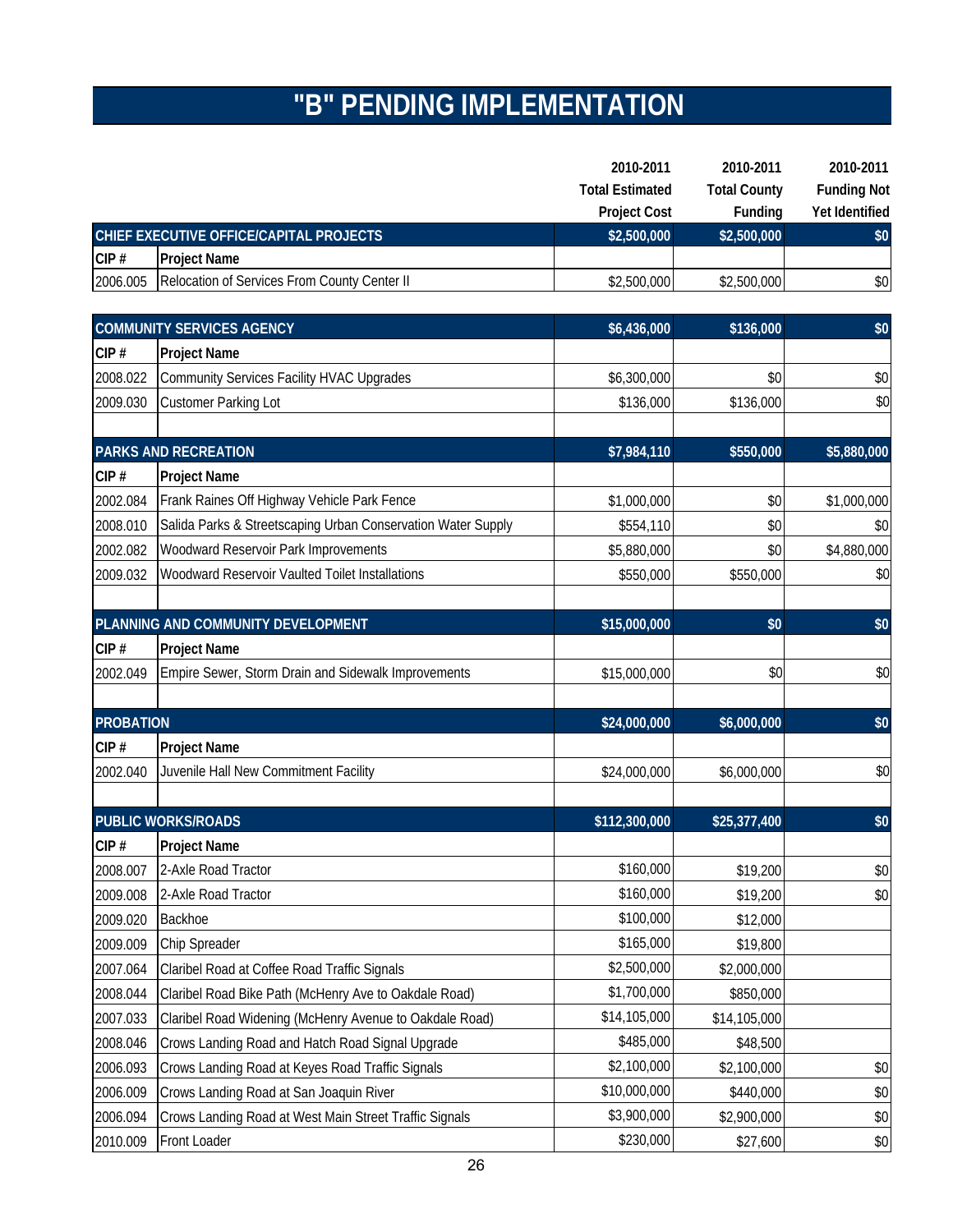|                |                                                   |                    | 2010-2011              | 2010-2011           | 2010-2011          |
|----------------|---------------------------------------------------|--------------------|------------------------|---------------------|--------------------|
|                |                                                   |                    | <b>Total Estimated</b> | <b>Total County</b> | <b>Funding Not</b> |
|                |                                                   |                    | <b>Project Cost</b>    | Funding             | Yet Identified     |
| 2009.011       | Front Loader                                      |                    | \$230,000              | \$27,600            | \$0                |
| 2009.010       | Front Loader                                      |                    | \$230,000              | \$27,600            | \$0                |
| 2006.008       | Geer Road at Tuolumne River                       |                    | \$1,500,000            | \$0                 | \$0                |
| 2006.013       | Hickman Road at Tuolumne River                    |                    | \$13,000,000           | \$0                 | \$0                |
| 2006.014       | Hills Ferry/River Road at San Joaquin River       |                    | \$5,179,000            | \$0                 | \$0                |
| 2010.002       | Howard Road Bike Path - Pedestrian Facilities     |                    | \$111,000              | \$0                 | \$0                |
| 2010.001       | Killburn Road Bridge                              |                    | \$2,200,000            |                     | \$0                |
| 2009.012       | Motor Grader                                      |                    | \$210,000              | \$25,200            | \$0                |
| 2009.013       | Motor Grader                                      |                    | \$210,000              | \$25,200            | \$0                |
| 2006.016       | Pete Miller Road at Delta Mendota Canal Bridge    |                    | \$885,000              | \$0                 | \$0                |
| 2009.019       | <b>Roll-off Truck</b>                             |                    | \$210,000              | \$25,200            | \$0                |
| 2006.011       | Santa Fe Avenue at Tuolumne River Bridge          |                    | \$22,000,000           | \$2,500,000         | \$0                |
| 2008.032       | Seventh Street at Tuolumne River Bridge           |                    | \$29,000,000           | \$0                 | \$0                |
| 2010.011       | Sign Truck                                        |                    | \$105,000              | \$13,650            | \$0                |
| 2010.012       | Sign Truck                                        |                    | \$105,000              | \$13,650            | \$0                |
| 2008.045       | South Ninth Street at Latimer Avenue Turn Pocket  |                    | \$120,000              | \$10,000            | \$0                |
| 2009.015       | <b>Street Sweeper</b>                             |                    | \$200,000              | \$24,000            | \$0                |
| 2009.016       | Superdump Truck                                   |                    | \$200,000              | \$24,000            | \$0                |
| 2009.017       | Superdump Truck                                   |                    | \$200,000              | \$24,000            | \$0                |
| 2010.010       | <b>Transfer Truck</b>                             |                    | \$200,000              | \$24,000            | \$0                |
| 2009.021       | <b>Water Truck</b>                                |                    | \$200,000              | \$24,000            | \$0                |
| 2009.022       | <b>Water Truck</b>                                |                    | \$200,000              | \$24,000            | \$0                |
| 2009.023       | <b>Water Truck</b>                                |                    | \$200,000              | \$24,000            | \$0                |
|                |                                                   |                    |                        |                     |                    |
|                | <b>PUBLIC WORKS/TRANSIT</b>                       |                    | \$2,720,000            | \$0                 | \$2,650,000        |
| CIP#           | <b>Project Name</b>                               |                    |                        |                     |                    |
| 2006.233       | Install Information Technology in Buses 2011-2012 |                    | \$650,000              | \$0                 | \$650,000          |
| 2002.263       | Purchase of Bus Stop Facilities: 2010-2011        |                    | \$70,000               | \$0                 | \$0                |
| 2007.045       | Turlock Transfer Facility 2011-2012               |                    | \$2,000,000            | \$0                 | \$2,000,000        |
|                |                                                   |                    |                        |                     |                    |
| <b>SHERIFF</b> |                                                   |                    | \$5,852,230            | \$540,000           | \$5,312,230        |
| CIP#           | Project Name                                      |                    |                        |                     |                    |
| 2006.001       | Coroner/Public Administrator Facility             |                    | \$5,487,230            | \$175,000           | \$5,312,230        |
| 2008.041       | Honor Farm Wastewater and Infrastructure Upgrades |                    | \$365,000              | \$365,000           | \$0                |
|                |                                                   |                    |                        |                     |                    |
|                | <b>STRATEGIC BUSINESS TECHNOLOGY</b>              |                    | \$1,300,000            | \$500,000           | \$800,000          |
| CIP#           | <b>Project Name</b>                               |                    |                        |                     |                    |
| 2008.047       | Data Center Safety and Continuity Improvements    |                    | \$1,300,000            | \$500,000           | \$800,000          |
|                |                                                   |                    |                        |                     |                    |
|                |                                                   | <b>GRAND TOTAL</b> | \$178,092,340          | \$35,603,400        | \$14,642,230       |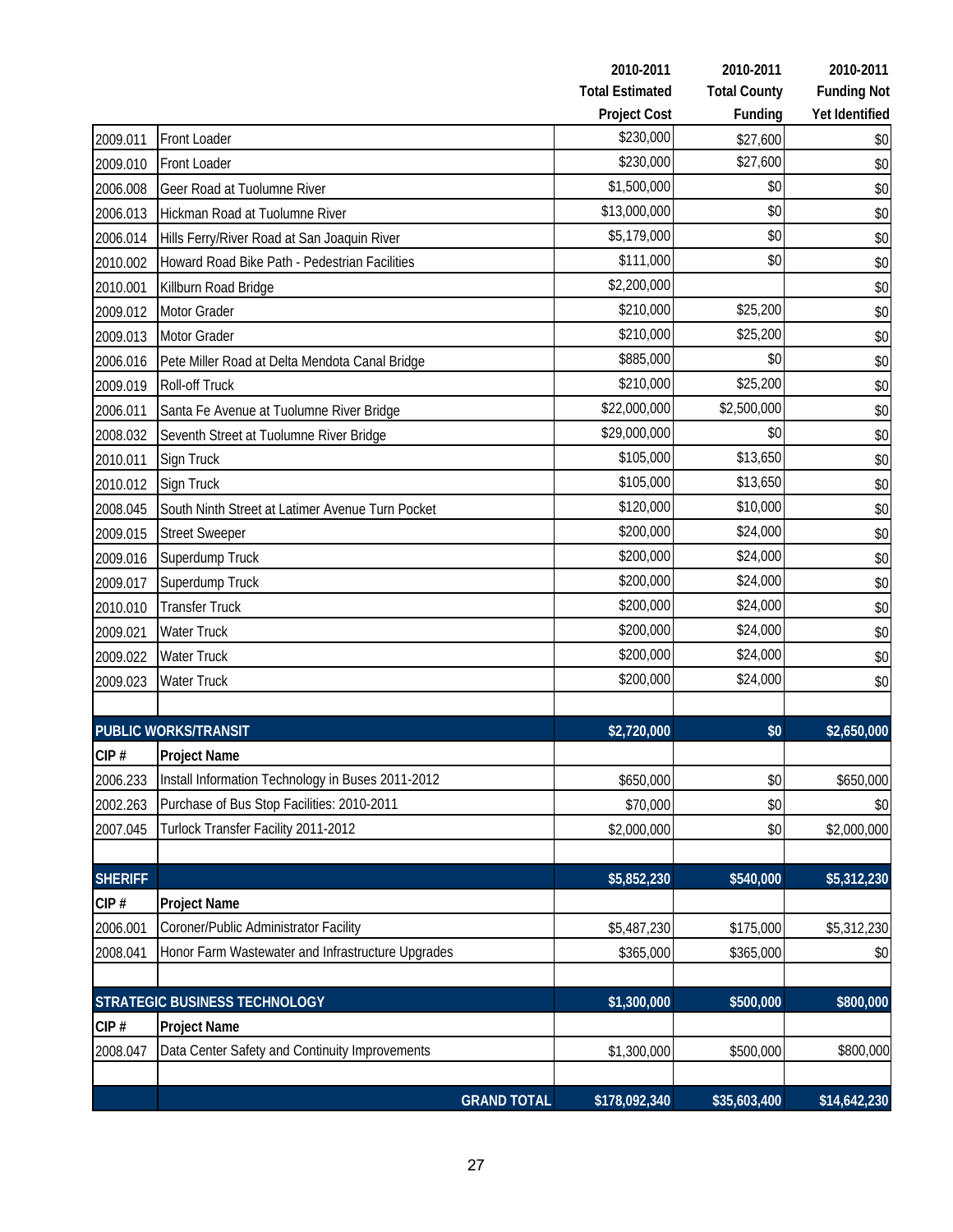### **"C" FUTURE PROJECT/MASTER PLANNED**

|                |                                                                       | 2010-2011              | 2010-2011           | 2010-2011          |
|----------------|-----------------------------------------------------------------------|------------------------|---------------------|--------------------|
|                |                                                                       | <b>Total Estimated</b> | <b>Total County</b> | <b>Funding Not</b> |
|                |                                                                       | <b>Project Cost</b>    | Funding             | Yet Identified     |
|                | CHIEF EXECUTIVE OFFICE/PUBLIC INFORMATION                             | \$1,150,000            | \$0                 | \$1,150,000        |
| CIP#           | <b>Project Name</b>                                                   |                        |                     |                    |
| 2007.001       | Electronic Document Management Implementation                         | \$500,000              | \$0                 | \$500,000          |
| 2007.002       | Information Technology Business Continuity                            | \$650,000              | \$0                 | \$650,000          |
|                | <b>HEALTH SERVICES AGENCY</b>                                         | \$1,000,177            | \$327,558           | \$672,619          |
| CIP#           | Project Name                                                          |                        |                     |                    |
| 2010.015       | Public Health Laboratory Information Management                       | \$1,000,177            | \$327,558           | \$672,619          |
|                | ENVIRONMENTAL RESOURCES/LANDFILL                                      | \$22,250,000           | \$750,000           | \$21,500,000       |
| CIP#           | <b>Project Name</b>                                                   |                        |                     |                    |
| 2007.028       | Fink Road Landfill Ash Cell 4 Design & Construction                   | \$5,250,000            | \$0                 | \$5,250,000        |
| 2007.065       | Fink Road Landfill Interior Expansion Phase 2 Design & Construction   | \$5,250,000            | \$0                 | \$5,250,000        |
| 2009.001       | Fink Road Landfill Municipal Solid Waste Cell 6 Design & Construction | \$5,250,000            | \$0                 | \$5,250,000        |
| 2007.022       | Fink Road Landfill On Site Water System                               | \$750,000              | \$750,000           | \$0                |
| 2006.156       | Fink Road Landfill--Transfer Station/Materials Recovery               | \$5,750,000            | \$0                 | \$5,750,000        |
| <b>LIBRARY</b> |                                                                       |                        |                     | \$0                |
|                |                                                                       | \$2,500,000            | \$2,303,000         |                    |
| CIP#           | <b>Project Name</b>                                                   |                        |                     |                    |
| 2007.014       | Salida Regional Library--Tenant Improvements                          | \$2,500,000            | \$2,303,000         | \$0                |
|                | PARKS AND RECREATION                                                  | \$8,528,680            | \$0                 | \$8,528,680        |
| CIP#           | <b>Project Name</b>                                                   |                        |                     |                    |
| 2008.011       | Fairview Park--Playground Equipment & Restroom Renovation             | \$542,500              | \$0                 | \$542,500          |
| 2002.097       | Frank Raines Regional Park Upgrade                                    | \$2,075,000            | \$0                 | \$2,075,000        |
| 2008.017       | Frank Raines Regional Park--Day Use Area-- Improvements               | \$882,353              | \$0                 | \$882,353          |
| 2008.018       | Frank Raines Regional Park--Hall Restoration Project                  | \$628,824              | \$0                 | \$628,824          |
| 2008.014       | Hatch Park--Ballfield Improvements                                    | \$167,650              | \$0                 | \$167,650          |
| 2008.013       | Hatch Park--Playground Equipment and Restroom Replacement             | \$882,353              | $$0$$               | \$882,353          |
| 2002.085       | Modesto Reservoir Park Improvements                                   | \$3,000,000            | \$0                 | \$3,000,000        |
| 2002.093       | Shiloh Fishing Access Development                                     | \$350,000              | \$0                 | \$350,000          |
|                | PLANNING AND COMMUNITY DEVELOPMENT                                    | \$7,700,000            | \$600,000           | \$7,100,000        |
| CIP#           | <b>Project Name</b>                                                   |                        |                     |                    |
| 2002.048       | Airport District Sewer, Storm Drain/Sidewalk Improvements             | \$6,500,000            | \$0                 | \$6,500,000        |
| 2009.007       | <b>Building Permits Software Upgrades</b>                             | \$1,200,000            | \$600,000           | \$600,000          |
|                |                                                                       |                        |                     |                    |
|                | <b>PUBLIC WORKS/ROADS</b>                                             | \$851,600,000          | \$556,850,000       | \$0                |
| CIP#           | <b>Project Name</b>                                                   |                        |                     |                    |
| 2006.107       | Carpenter Road at Crows Landing Road Traffic Signals                  | \$1,800,000            | \$1,800,000         | \$0                |
| 2006.103       | Carpenter Road at Grayson Road Traffic Signals                        | \$2,000,000            | \$2,000,000         | \$0                |
| 2008.027       | Carpenter Road at Hatch Road Traffic Signals<br>28                    | \$1,500,000            | \$750,000           | $\$0$              |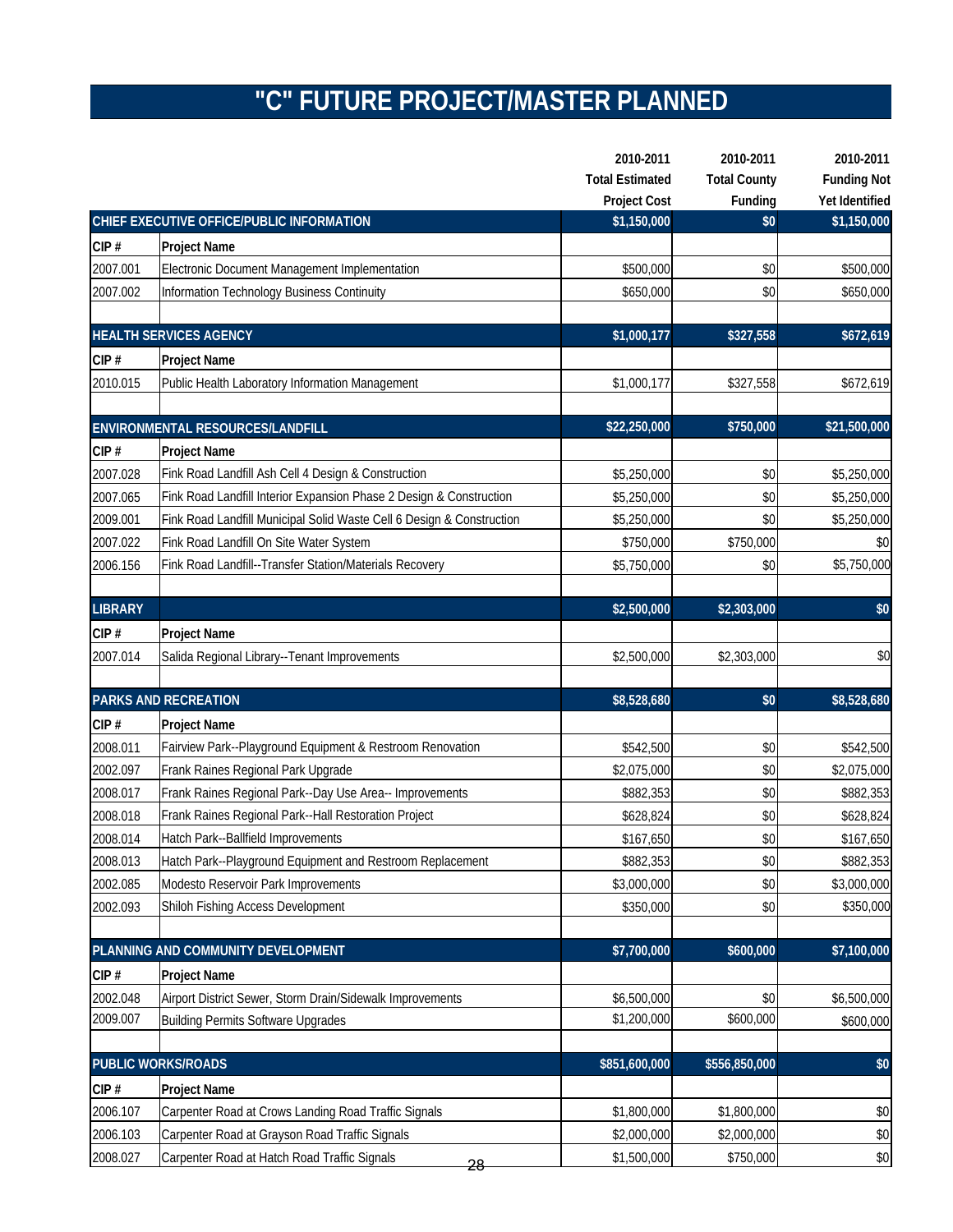|          |                                                                            | 2010-2011              | 2010-2011           | 2010-2011          |
|----------|----------------------------------------------------------------------------|------------------------|---------------------|--------------------|
|          |                                                                            | <b>Total Estimated</b> | <b>Total County</b> | <b>Funding Not</b> |
|          |                                                                            | <b>Project Cost</b>    | Funding             | Yet Identified     |
| 2006.104 | Carpenter Road at Keyes Road Traffic Signals                               | \$2,000,000            | \$2,000,000         | \$0                |
| 2006.097 | Carpenter Road at West Main Avenue Traffic Signals                         | \$1,800,000            | \$1,800,000         | \$0                |
| 2008.029 | Carpenter Road at Whitmore Avenue Traffic Signals                          | \$2,500,000            | \$2,500,000         | $$0$$              |
| 2006.069 | Carpenter Road Widening -- Segment 1                                       | \$4,500,000            | \$4,500,000         | \$0                |
| 2006.007 | Carpenter Road Widening -- Segment 2                                       | \$2,900,000            | \$2,900,000         | \$0                |
| 2006.071 | Carpenter Road Widening -- Segment 3                                       | \$2,700,000            | \$2,700,000         | $$0$$              |
| 2008.036 | Central Avenue at West Main Street Traffic Signals                         | \$5,000,000            | \$5,000,000         | \$0                |
| 2008.026 | Claribel Road at Roselle Avenue Traffic Signals                            | \$2,000,000            | \$1,000,000         | $$0$$              |
| 2006.077 | Claus Road Widening (Terminal Ave to Claribel Road)                        | \$1,700,000            | \$1,700,000         | \$0                |
| 2009.034 | Crows Landing Road at Fulkerth Road Traffic Signals                        | \$2,000,000            | \$2,000,000         | $\$0$              |
| 2006.051 | Crows Landing Road Widening -- Segment 2                                   | \$2,000,000            | \$2,000,000         | \$0                |
| 2006.054 | Crows Landing Road Widening -- Segment 3                                   | \$2,000,000            | \$2,000,000         | \$0                |
| 2006.057 | Crows Landing Road Widening -- Segment 4                                   | \$2,000,000            | \$2,000,000         | \$0                |
| 2006.060 | Crows Landing Road Widening -- Segment 5                                   | \$2,300,000            | \$2,300,000         | \$0                |
| 2006.062 | Crows Landing Road Widening -- Segment 6                                   | \$1,000,000            | \$1,000,000         | \$0                |
| 2006.067 | Crows Landing Road Widening -- Segment 7                                   | \$9,700,000            | \$9,700,000         | \$0                |
| 2010.003 | Faith Home Road - Widening - Project Initiation & Development              | \$10,000,000           | \$10,000,000        | \$0                |
| 2006.061 | Geer-Albers Road Widening -- Segment 1                                     | \$3,700,000            | \$3,700,000         | \$0                |
| 2006.059 | Geer-Albers Road Widening -- Segment 2                                     | \$3,100,000            | \$3,100,000         | \$0                |
| 2006.055 | Geer-Albers Road Widening -- Segment 3                                     | \$2,700,000            | \$2,700,000         | \$0                |
| 2006.053 | Geer-Albers Road Widening -- Segment 4                                     | \$6,100,000            | \$6,100,000         | \$0                |
| 2008.030 | Golden State Blvd. at Golf Road/Berkeley Avenue                            | \$2,000,000            | \$0                 | \$0                |
| 2006.068 | McHenry Avenue Widening -- Segment 2                                       | \$7,900,000            | \$7,900,000         | \$0                |
| 2007.049 | North County Transportation Corridor                                       | \$400,000,000          | \$300,000,000       | \$0                |
| 2006.110 | Santa Fe Avenue at East Avenue Traffic Signals                             | \$2,000,000            | \$2,000,000         | \$0                |
| 2006.109 | Santa Fe Avenue at Keyes Road Traffic Signals                              | \$3,000,000            | \$3,000,000         | \$0                |
| 2002.344 | Santa Fe Avenue at Main Street Traffic Signals                             | \$3,000,000            | \$3,000,000         | \$0                |
| 2006.108 | Santa Fe Avenue at Service Road Traffic Signals                            | \$3,000,000            | \$3,000,000         | \$0                |
| 2006.073 | Santa Fe Avenue Widening -- Segment 1                                      | \$3,000,000            | \$3,000,000         | \$0                |
| 2006.074 | Santa Fe Avenue Widening -- Segment 2                                      | \$2,000,000            | \$2,000,000         | \$0                |
| 2006.075 | Santa Fe Avenue Widening -- Segment 3                                      | \$1,700,000            | \$1,700,000         | \$0                |
| 2010.004 | South County Corridor-Project Initiation & Development-Expressway          | \$10,000,000           | \$10,000,000        | \$0                |
| 2006.161 | SR 219 (Kiernan Avenue) at SR 99 Interchange Replacement                   | \$67,000,000           | \$30,000,000        | \$0                |
| 2006.173 | SR 219 (Kiernan Avenue) Widening -- Segment 2                              | \$43,000,000           | \$0                 | \$0                |
| 2006.203 | SR 99 at Hammett Road - Interchange Replacement                            | \$80,000,000           | \$30,000,000        | \$0                |
| 2010.008 | State Route 132 (Dakota to County Line) - Project Initiation & Development | \$10,000,000           | \$10,000,000        | \$0                |
| 2010.006 | State Route 132 (SR 99 to Dakota Ave) - Realignment                        | \$101,000,000          | \$40,000,000        | \$0                |
| 2010.007 | State Route 132 (SR 99 to Geer/Albers) - Project Initiation & Development  | \$10,000,000           | \$10,000,000        | \$0                |
| 2010.005 | State Route 33-Project Initiation & Development                            | \$10,000,000           | \$10,000,000        | \$0                |
| 2006.198 | West Main Street at Faith Home Road Traffic Signals                        | \$2,100,000            | \$2,100,000         | \$0                |
| 2006.154 | West Main Widening -- Segment 1                                            | \$3,900,000            | \$3,900,000         | \$0                |
| 2006.052 | West Main Widening -- Segment 2                                            | \$2,800,000            | \$2,800,000         | \$0                |
| 2006.056 | West Main Widening -- Segment 3                                            | \$4,300,000            | \$4,300,000         | \$0                |
| 2006.058 | West Main Widening -- Segment 4                                            | \$2,900,000            | \$2,900,000         | \$0                |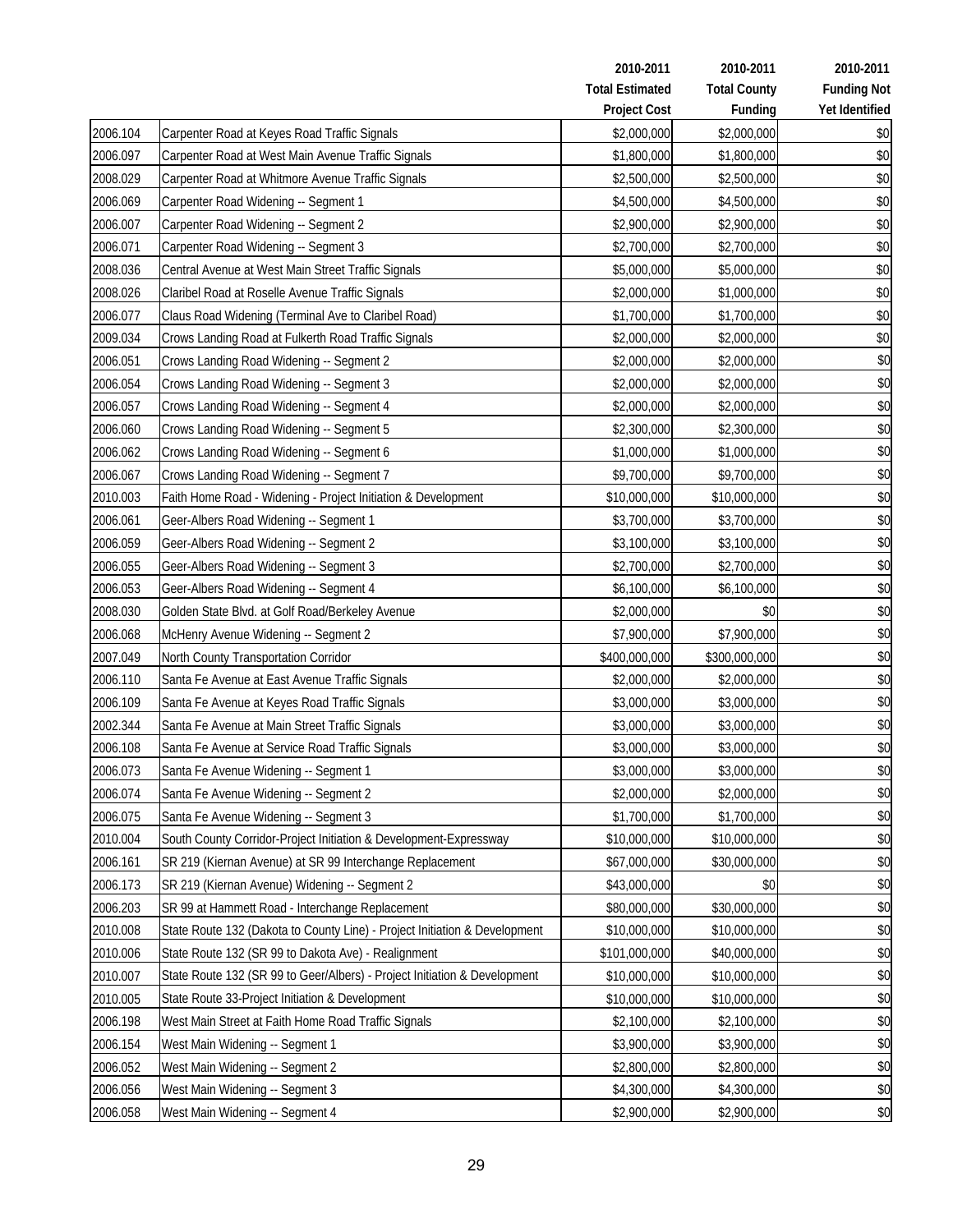|                |                                            | 2010-2011              | 2010-2011           | 2010-2011          |
|----------------|--------------------------------------------|------------------------|---------------------|--------------------|
|                |                                            | <b>Total Estimated</b> | <b>Total County</b> | <b>Funding Not</b> |
|                |                                            | <b>Project Cost</b>    | Funding             | Yet Identified     |
|                | <b>PUBLIC WORKS/TRANSIT</b>                |                        | \$0                 | \$10,765,000       |
| CIP#           | <b>Project Name</b>                        |                        |                     |                    |
| 2006.225       | Purchase of 40 Foot CNG Buses 2013-2014    | \$4,000,000            | \$0                 | \$4,000,000        |
| 2002.264       | Purchase of Bus Stop Facilities: 2016-2017 | \$80,000               | \$0                 | \$80,000           |
| 2006.231       | Purchase of Bus Stop Facilities: 2024-2025 | \$85,000               | \$0                 | \$85,000           |
| 2006.226       | Rebuild 40-Foot CNG Bus: 2020-2021         | \$600,000              | \$0                 | \$600,000          |
| 2006.229       | Replace 40-Foot CNG Buses: 2021-2022       | \$4,000,000            | \$0                 | \$4,000,000        |
| 2006.230       | Replace 40-Foot CNG Buses: 2027-2028       | \$2,000,000            | \$0                 | \$2,000,000        |
| <b>SHERIFF</b> |                                            | \$125,172,460          | \$30,000,000        | \$95,172,460       |
| CIP#           | <b>Project Name</b>                        |                        |                     |                    |
| 2006.004       | Public Safety Center Capacity Expansion    | \$125,172,460          | \$30,000,000        | \$95,172,460       |
|                | <b>GRAND TOTAL</b>                         | \$1,030,666,317        | \$590,830,558       | \$144,888,759      |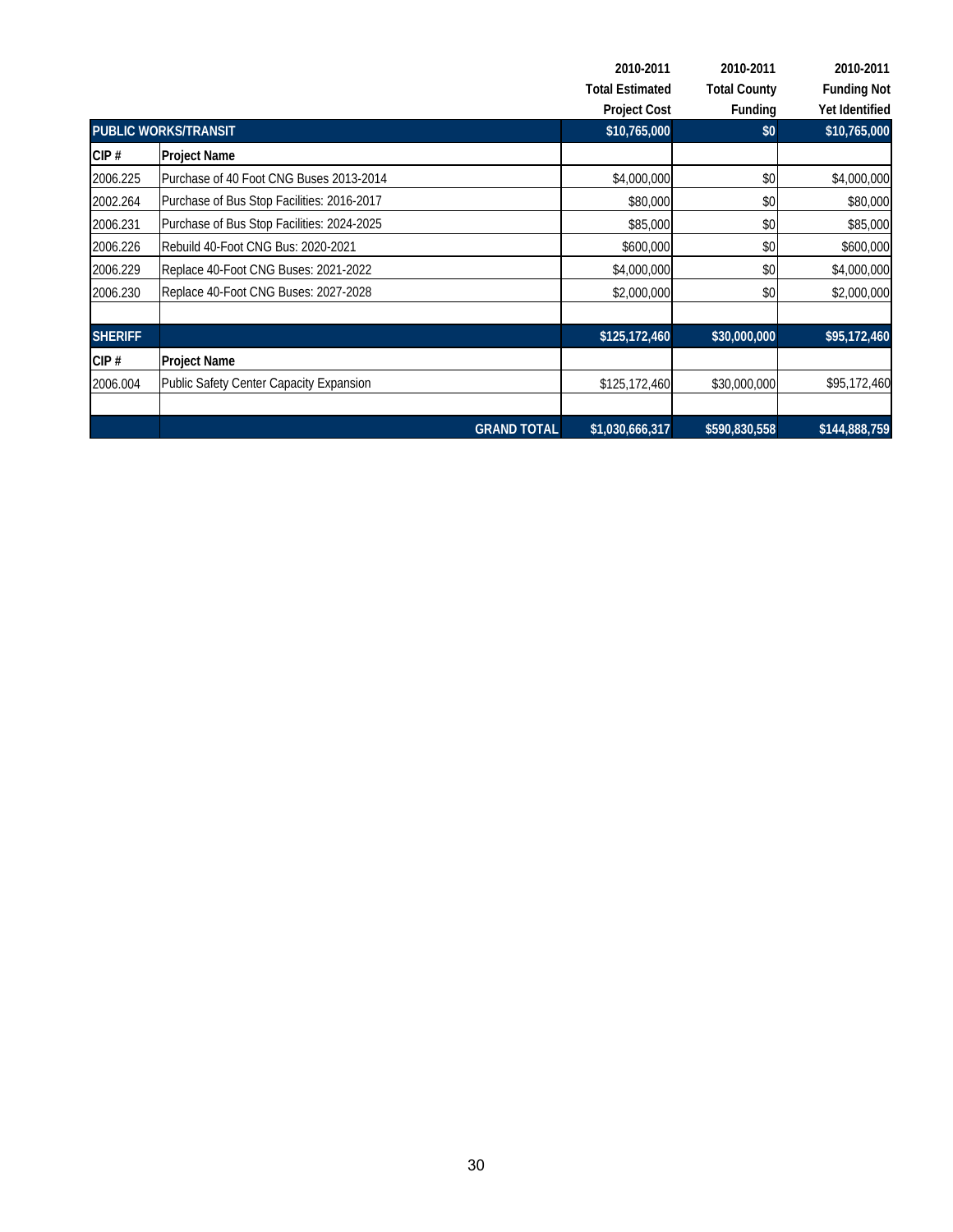# **"D" FUTURE PROJECT/PENDING ANALYSIS**

|                       | BEHAVIORAL HEALTH AND RECOVERY SERVICES            |  | <b>3 PROJECTS</b>  |
|-----------------------|----------------------------------------------------|--|--------------------|
| CIP#                  | <b>Project Name</b>                                |  |                    |
| 2002.023              | Behavioral Health & Recovery Services Warehouse    |  |                    |
| 2002.018              | <b>BHRS New Administrative Office</b>              |  |                    |
| 2002.017              | Stanislaus Recovery Center Kitchen                 |  |                    |
|                       |                                                    |  |                    |
|                       | CHIEF EXECUTIVE OFFICE/ECONOMIC DEVELOPMENT        |  | 1 PROJECT          |
| CIP#                  | <b>Project Name</b>                                |  |                    |
| 2002.350              | Crows Landing Air Facility Runway Improvements     |  |                    |
|                       |                                                    |  |                    |
| <b>CLERK-RECORDER</b> |                                                    |  | 2 PROJECTS         |
| CIP#                  | <b>Project Name</b>                                |  |                    |
| 2002.108              | Elections Warehouse/Office Improvements            |  |                    |
| 2007.005              | Clerk-Recorder/Elections Office Expansion          |  |                    |
|                       |                                                    |  |                    |
|                       | <b>COMMUNITY SERVICES AGENCY</b>                   |  | <b>4 PROJECTS</b>  |
| CIP#                  | <b>Project Name</b>                                |  |                    |
| 2009.028              | Native California Landscape with Low Water Usage   |  |                    |
| 2002.058              | Oakdale/Riverbank Community Services Facility      |  |                    |
| 2009.029              | <b>Turlock Community Services Center</b>           |  |                    |
| 2002.054              | <b>Westside Community Service Facility</b>         |  |                    |
|                       | <b>GENERAL SERVICES AGENCY</b>                     |  | <b>3 PROJECTS</b>  |
| CIP#                  | <b>Project Name</b>                                |  |                    |
| 2007.008              | Centralize General Service Agency Office Locations |  |                    |
| 2007.010              | <b>Additional County Storage Facilities</b>        |  |                    |
| 2008.023              | Records Management Project                         |  |                    |
|                       |                                                    |  |                    |
|                       | <b>HEALTH SERVICES AGENCY</b>                      |  | 2 PROJECTS         |
| CIP#                  | <b>Project Name</b>                                |  |                    |
| 2007.012              | Relocation of Central Scheduling Unit              |  |                    |
| 2009.031              | Central Unit Elevator Repair                       |  |                    |
|                       |                                                    |  |                    |
|                       | ENVIRONMENTAL RESOURCES/LANDFILL                   |  | 1 PROJECT          |
| CIP#                  | <b>Project Name</b>                                |  |                    |
| 2007.025              | Geer Road Transfer Station                         |  |                    |
|                       |                                                    |  |                    |
| <b>LIBRARY</b>        |                                                    |  | 1 PROJECT          |
| CIP#                  | <b>Project Name</b>                                |  |                    |
| 2007.024              | Library Master Plan Update                         |  |                    |
|                       |                                                    |  |                    |
|                       | <b>PARKS AND RECREATION</b>                        |  | <b>15 PROJECTS</b> |
| CIP#                  | <b>Project Name</b><br>31                          |  |                    |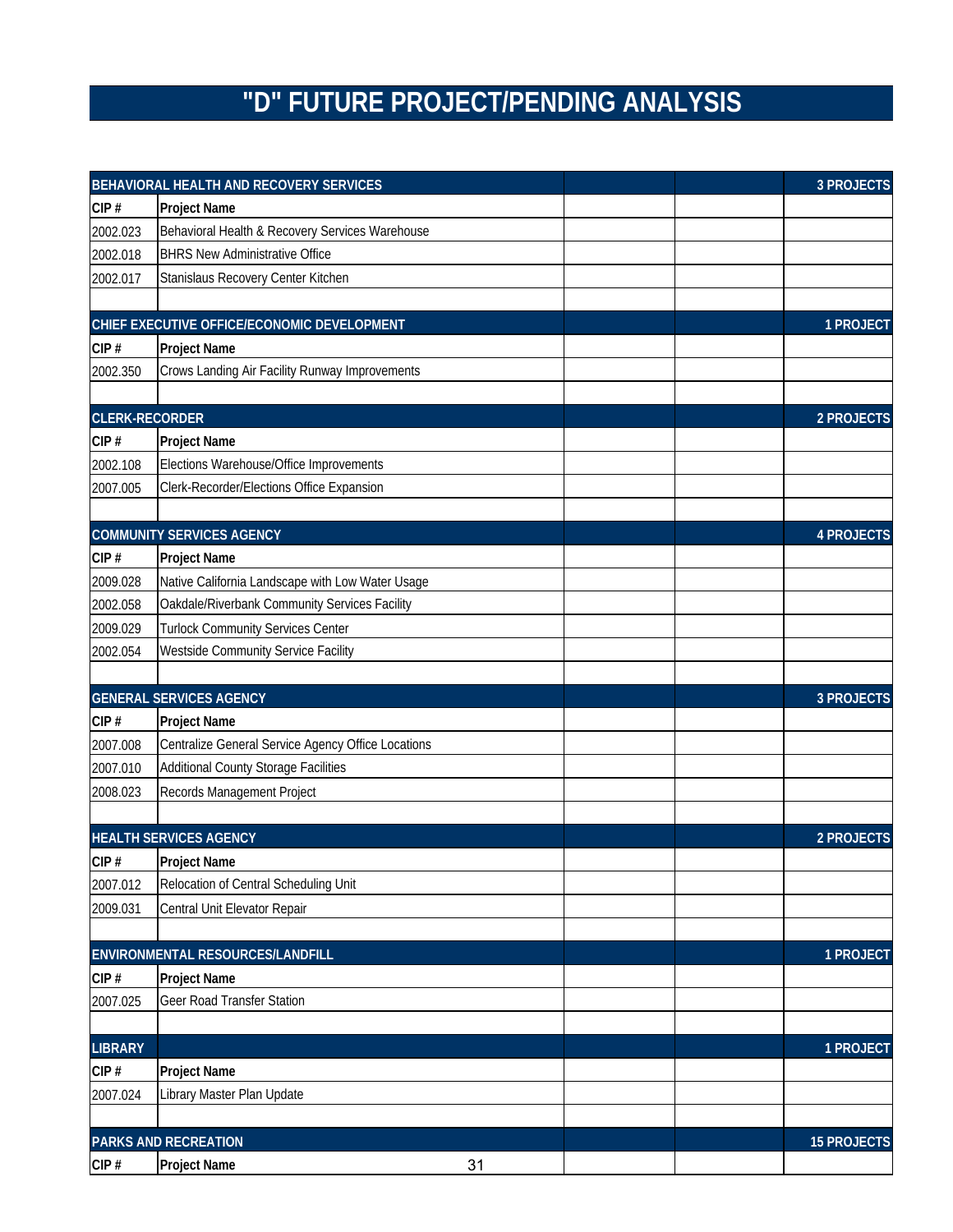| 2002.079 | New Salida Park Development                                      |  |                    |
|----------|------------------------------------------------------------------|--|--------------------|
| 2002.087 | Las Palmas Fishing Access and Riparian Restoration               |  |                    |
| 2002.089 | Hickman Neighborhood Park Property Acquisition                   |  |                    |
| 2002.095 | <b>Burbank Paradise Park Improvements</b>                        |  |                    |
| 2002.096 | Hatch Park Improvements                                          |  |                    |
| 2002.099 | New South County Regional Park Property Acquisition              |  |                    |
| 2002.100 | Mono Park Improvements                                           |  |                    |
| 2002.102 | Fairview Park Improvements                                       |  |                    |
| 2007.061 | Parklawn Park Improvements -- Phase II                           |  |                    |
| 2008.012 | Fairview Park--Ballfield Improvements                            |  |                    |
| 2008.015 | Leroy Fitzsimmons Memorial Park--Playground, Potable Water       |  |                    |
| 2008.016 | Mono Park--Tot Lot Play Area                                     |  |                    |
| 2008.019 | Kiwanis Camp--Facility Improvements and Rehabilitation           |  |                    |
| 2008.020 | Joe Domecq Wilderness Area--Center & Camping Development         |  |                    |
| 2009.033 | Laird Park Improvements                                          |  |                    |
|          |                                                                  |  |                    |
|          | PLANNING AND COMMUNITY DEVELOPMENT                               |  | 1 PROJECT          |
| CIP#     | Project Name                                                     |  |                    |
| 2002.044 | West Modesto Sewer, Storm Drain, Sidewalk Infrastructure         |  |                    |
|          |                                                                  |  |                    |
|          | <b>PUBLIC WORKS/ROADS</b>                                        |  | <b>32 PROJECTS</b> |
| CIP#     | Project Name                                                     |  |                    |
| 2008.031 | Central Avenue at Keyes Road Traffic Signals                     |  |                    |
| 2008.028 | Claribel Road at Terminal Avenue Traffic Signals                 |  |                    |
| 2006.076 | East Avenue Widening: Daubenberger to Gratton Roads              |  |                    |
| 2006.100 | Faith Home Road at Keyes Road Traffic Signals                    |  |                    |
| 2006.066 | Faith Home Road Widening: Keyes to Redwood                       |  |                    |
| 2009.025 | Geer Road at Tuolumne River (Replacement)                        |  |                    |
| 2006.063 | Golden State Boulevard Widening: Taylor Road to Keyes Road       |  |                    |
| 2006.072 | Hatch Road Widening -- Phase 2                                   |  |                    |
| 2002.284 | Interstate 5 at Sperry Road Interchange                          |  |                    |
| 2006.064 | Keyes Road Widening: Faith Home Road to Highway 99               |  |                    |
| 2006.010 | La Grange Road at Tuolumne River Bridge Bearing Pad Repair       |  |                    |
| 2010.014 | Morgan Operations Facility Phase 1--Office Building              |  |                    |
| 2006.113 | Orestimba Creek Flood Control                                    |  |                    |
| 2006.209 | SR 108 Improvements -- SR 219 (Kiernan Road) to Crane Road       |  |                    |
| 2006.212 | SR 108/120 at Atlas Road Traffic Signals                         |  |                    |
| 2006.106 | SR 108/120 at Dillwood Road Traffic Signals                      |  |                    |
| 2006.213 | SR 108/120 at Orange Blossom Road Traffic Signals                |  |                    |
| 2006.213 | SR 108/120 at Stearns Road Traffic Signals                       |  |                    |
| 2006.204 | SR 120 Widening San Joaquin County to Valley Home Road           |  |                    |
| 2006.214 | SR 132 (Maze Boulevard) at River/Kasson Road Traffic Signals     |  |                    |
| 2006.208 | SR 132 (Yosemite Blvd) Widening -- Geer/Albers Rd to Reinway Ave |  |                    |
| 2006.207 | SR 132 (Yosemite Boulevard) Widening -- Root Road to Geer Road   |  |                    |
| 2002.326 | SR 33 at Crows Landing Road Traffic Signals                      |  |                    |
| 2006.206 | SR 99 at Faith Home Road Overcrossing Widening                   |  |                    |
| 2006.205 | SR 99 at Hatch Road Overcrossing Improvements<br>32              |  |                    |